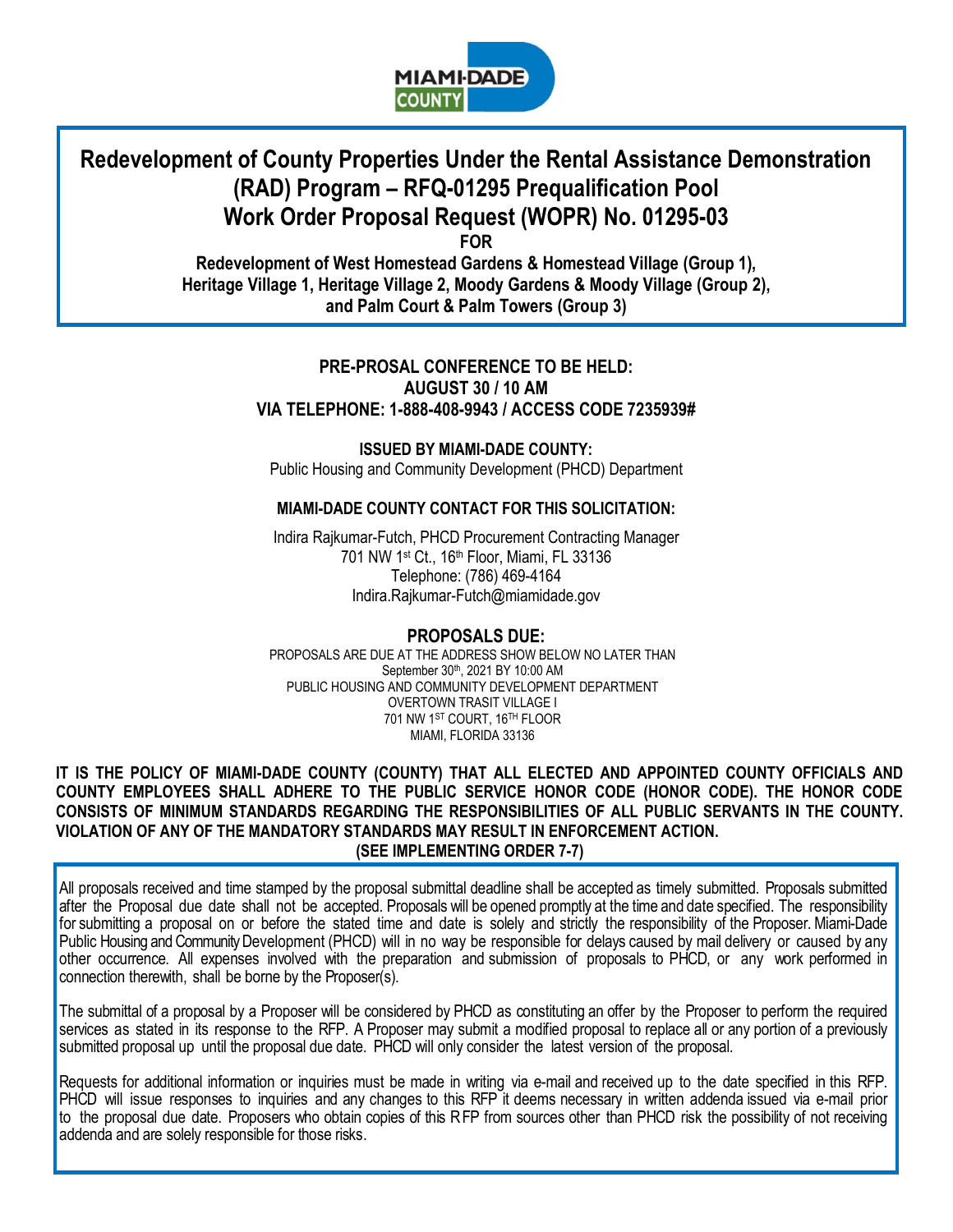#### **1.0 PROJECT OVERVIEW AND GENERAL TERMS AND CONDITIONS**

#### **1.1 Introduction**

Miami-Dade County, hereinafter referred to as the County, as represented by the Miami-Dade County Public Housing and Community Development (PHCD) Department is soliciting Proposals from prequalified developers who have demonstrated the experience and capacity of obtaining funding, constructing, maintaining, and operating multifamily housing for the redevelopment of three different Project Sites:

- i) West Homestead Gardens & Homestead Village (Group 1);
- ii) Heritage Village 1, Heritage Village 2, Moody Gardens & Moody Village (Group 2); and
- iii) Palm Court & Palm Towers (Group 3)

hereafter referred as "Project Sites", with additional detail as provided on Section 2.3, and as further enumerated herein. The County, in its sole discretion, reserves the right to remove any site from this WOPR prior to the Solicitation End Date, or to reject any or all of the proposals.

The County seeks Proposers who have the capability, expertise, capacity and resources to pursue and obtain financing and successfully perform the Scope of Services for the proposed Project Site/Group and perform all other services required for the redevelopment of the Project in its entirety as indicated in this WOPR. Proposers must be a prequalified developer under the Redevelopment of County Properties under the RAD Program Pool, RFQ-01295. The County wants all prequalified developers in the RAD Program Pool to consider submitting a proposal, and wants developers who have already been awarded development rights for other projects with the County to assess and indicate whether they have the adequate capacity to successfully manage these time-sensitive projects. All terms and conditions from the prequalification Pool No. RFQ-01295 apply.

Proposers can only submit proposals for **one group**. Proposers can propose more than one development concept (scenario) for the selected Project Site/ Group, though these alternative development concepts must be based on the use of the RAD program (including RAD/ Section 18 Blends) but shall not include standalone Section 18 Demolition and Disposition strategies. **Proposers that submit Proposals selecting more than one Project Site/Group may be found non-responsive.** The Proposer's group selection must be clearly indicated on the Proposer Information Section and Form 1 - Revenue and Income Streams Proposal.

Subject to approval by the Miami-Dade Board of County Commissioners and U.S. Department of Housing and Urban Development (HUD), the County anticipates entering into up to three (3) developer agreements, one (1) per group, that contemplate the execution of additional HUD and/or County required documents which comply with all applicable federal, state and local requirements. For each group, these documents include, but are not limited to: (i) a short-term ground lease agreement of up to eleven (11) months to provide the Selected Proposer with site control of the awarded Project Site in order to apply for funding; (ii) a master development agreement for the redevelopment of the awarded Project Site; (iii) a long-term ground-lease for a period of up to 75 years with the Selected Proposer, subject to the Selected Proposer successfully obtaining the required financing to make the Project financially viable (if longer term is needed to comply with competitive funding underwriting requirements, the County is open to discussing this); and the Selected Proposer and/or the County obtaining all required HUD approvals including development proposal. The terms of any agreement required by this Work Order Proposal Request (WOPR) No. 01295-03 will be negotiated with the Selected Proposer for each group, at the County's sole discretion, and may differ from the terms the Selected Proposer outlines in its proposal.

#### **The anticipated schedule for this Solicitation is as follows:**

| Solicitation Issued:<br>Pre-Proposal Conference: | August 12, 2021<br>See front cover for telephone information. Attendance is recommended but not mandatory.<br>If you need a sign language interpreter or materials in accessible format for this event,<br>469-2155<br>please call the ADA Coordinator at (786)<br>email<br>or<br>Evelyn.contreras@miamidade.gov at least five days in advance. |
|--------------------------------------------------|-------------------------------------------------------------------------------------------------------------------------------------------------------------------------------------------------------------------------------------------------------------------------------------------------------------------------------------------------|
| Deadline for Receipt of Questions:               | September 7, 2021, no later than 5:00 PM                                                                                                                                                                                                                                                                                                        |
| Proposal Due Date:                               | See front cover for date and time.                                                                                                                                                                                                                                                                                                              |
| <b>Evaluation Process:</b>                       | October 2021                                                                                                                                                                                                                                                                                                                                    |
| Projected Award Date:                            | December 2021 - January 2022                                                                                                                                                                                                                                                                                                                    |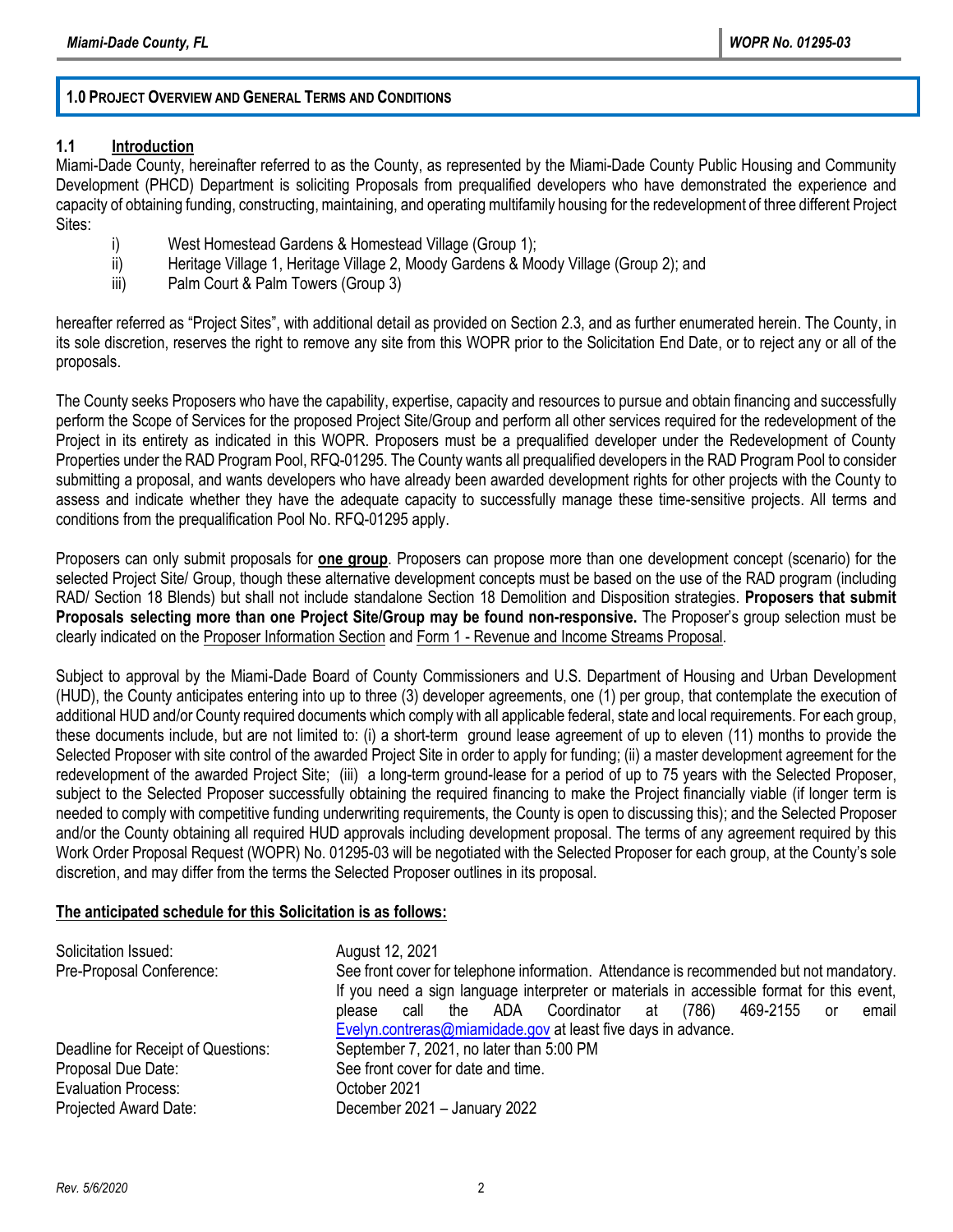### **1.2 Definitions**

The following words and expressions used in this Solicitation shall be construed as follows, except when it is clear from the context that another meaning is intended:

- 1. The words "**Affordable Housing**" to mean housing deemed affordable to those with a median household income which will serve individuals and/or families, whose household incomes is indicated as a percent of the area median income as published by various agencies having jurisdiction including HUD, Miami-Dade County, Florida Housing Finance Corporation, as applicable.
- 2. The words "**Art in Public Places**" to mean compliance with Section 2-11.15 of the Miami-Dade County Code, Works of Art in Public Places, and Administrative Order No. 3-11, Art in Public Places Program Implementation and Fund Transfer Procedure.
- 3. The words "**Board**" or "**Board of County Commissioners**" to mean Miami-Dade Board of County Commissioners.
- 4. The word "**Bonds**" to mean debt securities issued by state and local governments to raise money for affordable housing developments.
- 5. The words "**Certified Business Financial Statements**" to mean proposer's business financial statements to include, but not limited to, balance sheet, income statement, and statement of cash flows that have been prepared and certified by an **independent third party certified public accountant** in accordance with the Generally Accepted Accounting Principles (GAAP).
- 6. The acronym **"CHAP"** to mean Commitment to Enter into a Housing Assistance Payments.
- 7. The word "**County**" to mean Miami-Dade County, a political subdivision of the State of Florida.
- 8. The words "**County Properties**" to mean those certain properties that are owned by Miami-Dade County.
- 9. The words "**Crime Prevention Through Environmental Design**," or "**CPTED**" to mean the strategies implemented to directly modify the environment to take advantage of pre-existing environmental assets or change the design features and conditions of particular targets (e.g., store fronts, parking garages, or abandoned buildings) or areas in an effort to reduce crime. In some instances, CPTED strategies are implemented during the beginning phases of a project (e.g., during planning of a new housing development.) But, in many instances, the strategies are applied when the need for intervention occurs (e.g., adding security cameras to a store after a robbery.) CPTED strategies are often linked with other community-based crime prevention strategies, such as problem-oriented policing, which emphasizes tailoring crime prevention strategies to solve specific problems. As with other types of community-based crime prevention programs, CPTED is made up of multiple elements or approaches and can be used by various stakeholders within and outside of the criminal justice system. CPTED strategies address quality of life issues by attempting to deter criminal activity, increase overall safety for citizens, and reduce citizen fear of crime. CPTED strategies are thus evaluated to determine not only whether crime was reduced but also whether citizen perceptions of crime were affected by implementation of the strategy. Several key components of CPTED are combined to maximize crime prevention and create positive public perception of measure to promote community safety, including:
	- a. Territoriality (promotes a sense of ownership and may include the use of signs, fences, or artwork that helps define ownership of a given location);
	- b. Activity Support (encourages legitimate activities in public places to foster opportunities for natural surveillance and may include block parties, neighborhood clean-up days, or the design of mini malls to encourage more social interaction);
	- c. Access Control (restricts access to specific areas and can include the use of street barricades, landscaping, locked doors, changes in pedestrian or vehicular traffic patterns, or the use of security personnel to keep people away from restricted areas);
	- d. Surveillance (increase visibility by natural, formal, and mechanical methods such as through promoting routine surveillance by community residents or through the practice of employing more than one employee at retail stores, police patrols, Closed Circuit Television also referred to as CCTV, and vehicle license plate reader cameras);
	- e. Maintenance (ensures the routine maintenance or upkeep of the environment such as clean-up programs or repairs and modifications to meet new threats); and
	- f. Target Hardening (adds physical features that will make it more difficult to commit a crime such as through the use of improved lighting or electronic alarms).
- 10. The words "**Developer**" to mean an individual, association, corporation, joint venture or partnership which possesses the requisite skill, experience, and credit worthiness to successfully produce affordable housing as required in the application, and is submitting a proposal pursuant to this WOPR. Synonymous with Proposer.
- 11. The words "**Developer's Fees**" to mean the developer fees for mixed-financed and/or RAD projects, which are subject to Cost Control and Safe Harbor Standards (Safe Harbor) limitations for all categories (including Developer's overhead, Developer's fees, contractor fees, consultant fees, etc.) HUD requires that a fee in excess of the nine percent (9%) or less of the project costs limit per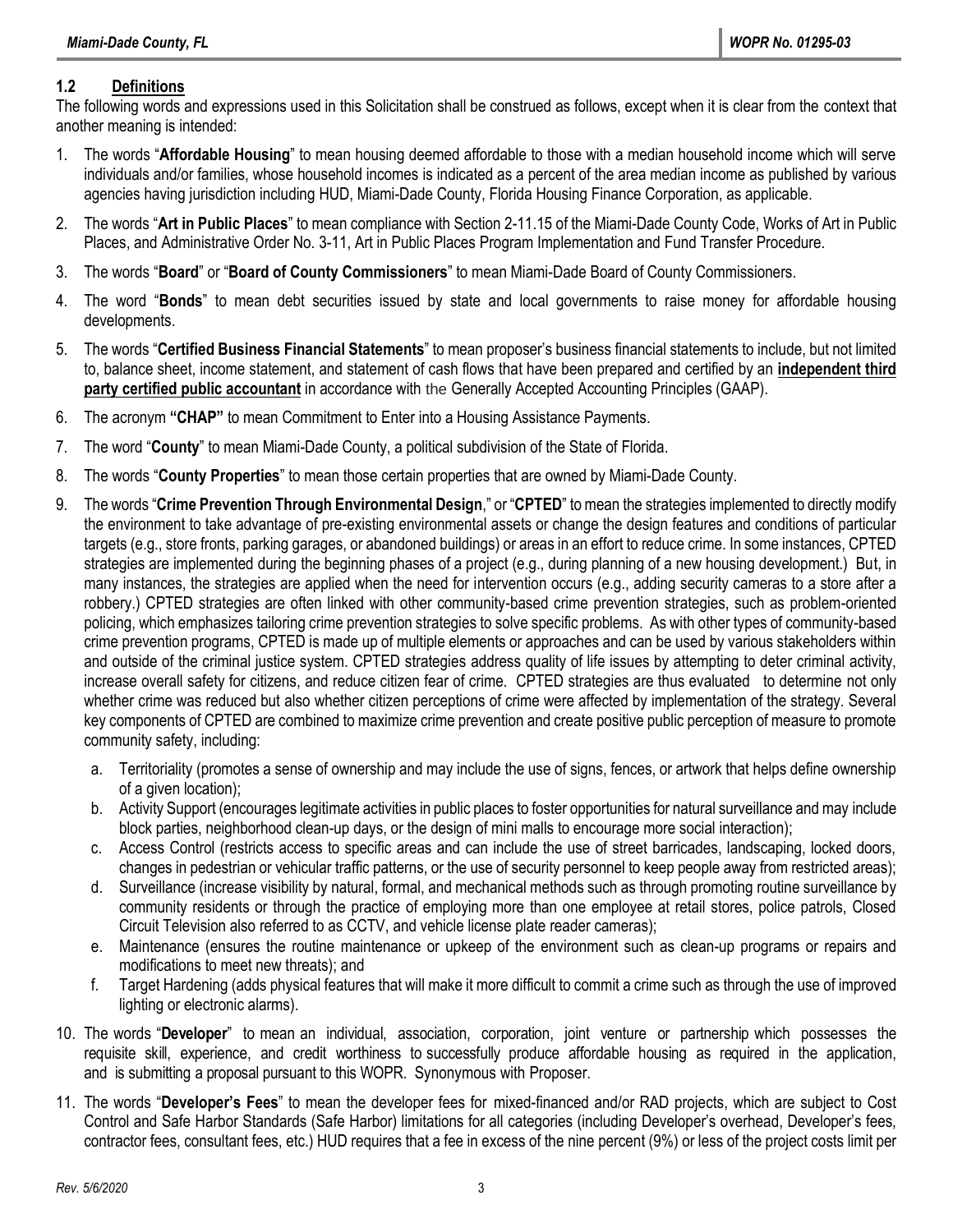Safe Harbor be justified by meeting the criteria stated in Safe Harbor. Additionally, a fee in excess of twelve percent (12%) of the project costs will only be allowed if: 1) allowed by the Florida Housing Finance Corporation if funding is awarded by said agency; and 2) with significant justification from the Developer demonstrating the increased risk. Under no condition will the County reimburse Developers for costs incurred on the development prior to an executed written agreement and loan closing with recorded documents in effect. Developer's fees shall be limited pursuant to Miami-Dade County Resolution No. R-219-18, as applicable.

- 12. The words "**Financial Closing**" to mean a stage of the Project when all conditions of the financing agreements are fulfilled prior to the initial availability of funds.
- 13. The words "**Firm Commitment**" to mean that matched/leveraged funds must be explicit, in writing and signed by a person authorized to make the commitment. The commitment must indicate the total dollar value of the commitment and must be valid through projected financial closing of the Project. It must be supported by evidence of funding ability from an industry-recognized financial institution and show evidence of initial underwriting by the lender or from a financial source determined through documented evidence to be able to support the commitment. Firm commitment shall match the proposed project including building type, number of units, unit mix, number of bedrooms, amenities, etc. Firm commitment and/or commitment(s) as it as it relates to Resident Job Training, Employment, Section 3, Small and Minority Firms, Women-Owned Enterprises and Labor Area Surplus Firms, shall mean quantifiable numbers and details to describe items as enumerated in the WOPR documents, and any commitments relating to achieving these training, hiring, and employment numbers that are qualified with phrases such as "to the greatest extent feasible", or "attempt to hire or employ", etc., will not be deemed as firm commitments.
- 14. The words "**Green Building," or "Green Construction**," or "**Sustainable Building**" to mean an approach to development that incorporates in design and operations, ecologically sensitive and resource efficient technologies, system and management practices. For proposed developments involving new construction units, regardless of the development category of the application, the applicant must commit that (i) each new construction unit in the proposed development that is eligible for the energy star new homes (Florida standard) will achieve a home energy rating system (HERS) index (equal to or less than) ≤75, and (ii) each new construction unit in the proposed development that is not eligible for the Energy Star new homes will include, at a minimum, the energy features outlined in the County's Green Code through Ordinance No. 07-65. Energy-efficient reflective roofs or green roofs are required per Resolution No. R-1103-10. The applicant will adhere to all the requirements of said ordinances and resolutions.
- 15. The acronym "**HUD**" to mean U.S. Department of Housing and Urban Development.
- 16. The words "**Leadership in Energy & Environmental Design**" or "**LEED Silver**" to mean the minimum requirements for green building certification program developed by the U.S. Green Building Council, which include the rating system for design, construction, operation and maintenance of buildings.
- 17. The words "**Labor Surplus Area (LSA)**" to mean a civil jurisdiction that has a civilian average annual unemployment rate during the previous two calendar years of twenty percent (20%) or more above the average annual civilian unemployment rate for all states (including Puerto Rico) during the same 24-month reference period. If the National annual average unemployment rate during the referenced period is less than six percent (6%) then the qualifying rate is six percent (6%). If the National annual average unemployment rate during the referenced period is above ten percent (10%) then the qualifying rate is ten percent 10%).
- 18. The words "**Liquidated Damages**" to mean those damages to be paid by the Developer to the County for failure to provide any material portion of any item stipulated in the contract and calculated and assessed in the manner set forth.
- 19. The words "**Low-income**" to mean families defined as low-income families whose incomes do not exceed the higher of the Federal poverty level or eighty percent (80%) of Area Median Income.
- 20. The words "**Low Income Housing Tax Credits**" or "**LIHTC**" to mean the tax credit issued in exchange for the development of affordable rental housing pursuant to Section 42 of the Internal Revenue Code and the provisions of Rule Chapter 67-48, Florida Administrative Code.
- 21. The words "**Market Rate Unit**" to mean a housing unit that is not subsidized and with rent that is at an amount that is typical of the market rents in the area.
- 22. The words "**Mixed-Finance Development**" to mean a development that utilizes financing from multiple sources, including public and private sources and as defined by HUD 24 CFR § 905.604. The mixed-finance approach permits ownership of the public housing units by an entity other than the Public Housing Agency (PHA).
- 23. The words "**Mixed-Income Development**" to mean a development that incorporates a mix of income groups as a fundamental part of its financial and operating plans. A Mixed-Income Development may include housing that is priced based on the dominant housing market (market-rate units) as well as units priced for lower- income residents.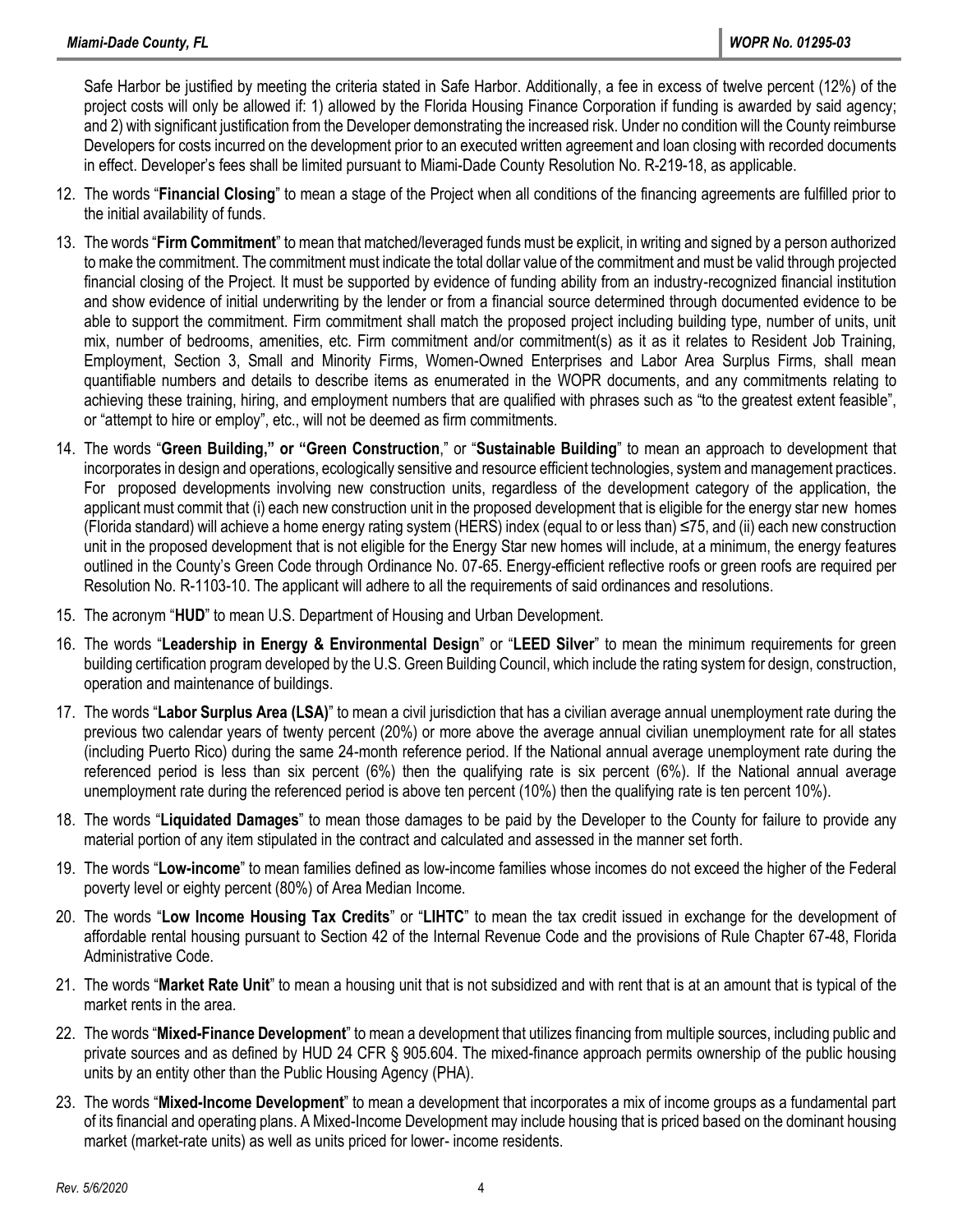- 24. The words "**Moderate-income**" to mean families defined as low-income families whose incomes do not exceed the higher of the Federal poverty level or one hundred forty percent (140%) of Area Median Income.
- 25. The acronym "**PHA**" to mean public housing agency.
- 26. The word "**Principal**" to mean a Proposer, any general partner of a Proposer, and any corporate officer, director, or any shareholder of any Proposer or shareholder of any general partner of a Proposer.
- 27. The words "**Project Sites**" or "**Groups**" to mean Group 1 (West Homestead Gardens & Homestead Village), Group 2 (Heritage Village 1, Heritage Village 2, Moody Gardens & Moody Village), and Group 3 (Palm Court & Palm Towers) as further enumerated in Section 2.2.
- 28. The word "**Proposal**" or "**Proposals**" to mean the properly signed and completed written submission in response to this Solicitation by a Proposer for the Scope of Services, and as amended or modified through negotiations.
- 29. The words "**Proposer**", or "**Developer**" to mean the person, firm, entity or organization, as stated on the Solicitation Submittal Form, submitting a response to this Solicitation.
- 30. The acronym "**PUM**" to mean the per unit monthly subsidy received by PHCD from HUD for public housing units
- 31. The words "**Rental Assistance Demonstration**," or "**RAD**" to mean a HUD program authorized in FY12 Congressional Appropriations Bill to restructure assistance to Public Housing projects and subsequent guidance provided by HUD through notices. There are also ancillary HUD notices and provision of the Code of Federal Regulations (CFR) that apply to certain aspects of RAD, including, but not limited to, HUD Notice Public and Indian Housing (PIH) 2012-32, REV 3, H2019-09 PIH 2019-23 Rev 4, and subsequent revisions and other applicable HUD notices. RAD allows for the conversion of public housing developments to either Site Based Vouchers / Project Based Vouchers (PBV) or Project Based Rental Assistance (PBRA) HUD Notice Public and Indian Housing (PIH) 2012.32 and subsequent and future revisions. (Note: Approval for submission of RAD applications was provided by the Board of County Commissioners on December 4, 2018 pursuant to Resolution No. R-1240-18).
- 32. The words "**RAD Contract Rents**" to mean HUD Approved rents for RAD projects which may be periodically adjusted under annual Operating Cost Adjustment Factor (OCAF) notices.
- 33. The words "**RAD/ Section 18 (75/25) Blend**" to mean the repositioning of public housing utilizing a blend of Rental Assistance Demonstration (RAD) program authority and Section 18 disposition authority, as provided through Section 3.A.3.c of PIH Notice 2018-04 (HA).
- 34. The words "**Safe Harbor Standards**" or "**Safe Harbor**" to mean the latest published edition of the HUD Cost Control and Safe Harbor Standards for Rental Mixed-Finance Development.
- 35. The words "**Section 3 Business**" to mean a business certified by PHCD, in order to be considered as a Section 3 business, under this WOPR.
- 36. The words "**Section 18 Demolition and Disposition**" to mean the processes that are part of Section 18 of the U.S. Housing Act of 1937 and applicable federal regulations, which authorize a PHA to demolish and/or dispose of public housing with HUD approval if the units meet the criteria of [current guidance](https://www.hud.gov/sites/dfiles/PIH/documents/pih2018-04.pdf) provided in the federal regulations. PHCD may choose to exercise this option for a variety of reasons, such as poor physical condition (obsolescence) of the units, unsuitable location (health or safety risks to residents), unsustainable scattered-site units, very small PHAs (50 units and under), or combining Section 18 disposition with a RAD transaction. Families residing in units that receive Section 18 approval shall receive comparable housing resources (generally Section 8 assistance through an award of Tenant Protection Vouchers). See [PIH Notice 2018-04](https://www.hud.gov/sites/dfiles/PIH/documents/pih2018-04.pdf) for more details.
- 37. The words "**Scope of Services**" to mean Section 2.0 of this Solicitation, which details the work to be performed by the Selected Developer.
- 38. The words "**Selected Developer**" or "**Selected Proposer**", or "**Contractor**" to mean the Proposer that is approved by the Board for any of the five groups, and who enters into a ground lease agreement and/or master development agreement (MDA) with the County as a result of this Solicitation, also to be known as "the Prime Contractor".
- 39. The words "**Site Control**" to mean Proposers must demonstrate site control (e.g., recorded title, executed ground lease agreement, firm purchase contract, Option-to-Purchase, or Local Government Resolution) for the additional sites proposed (privately-owned site) for the projects (where applicable).
- 40. The word "**Solicitation**" to mean this Work Order Proposal Request (WOPR) document, and all associated addenda and attachments.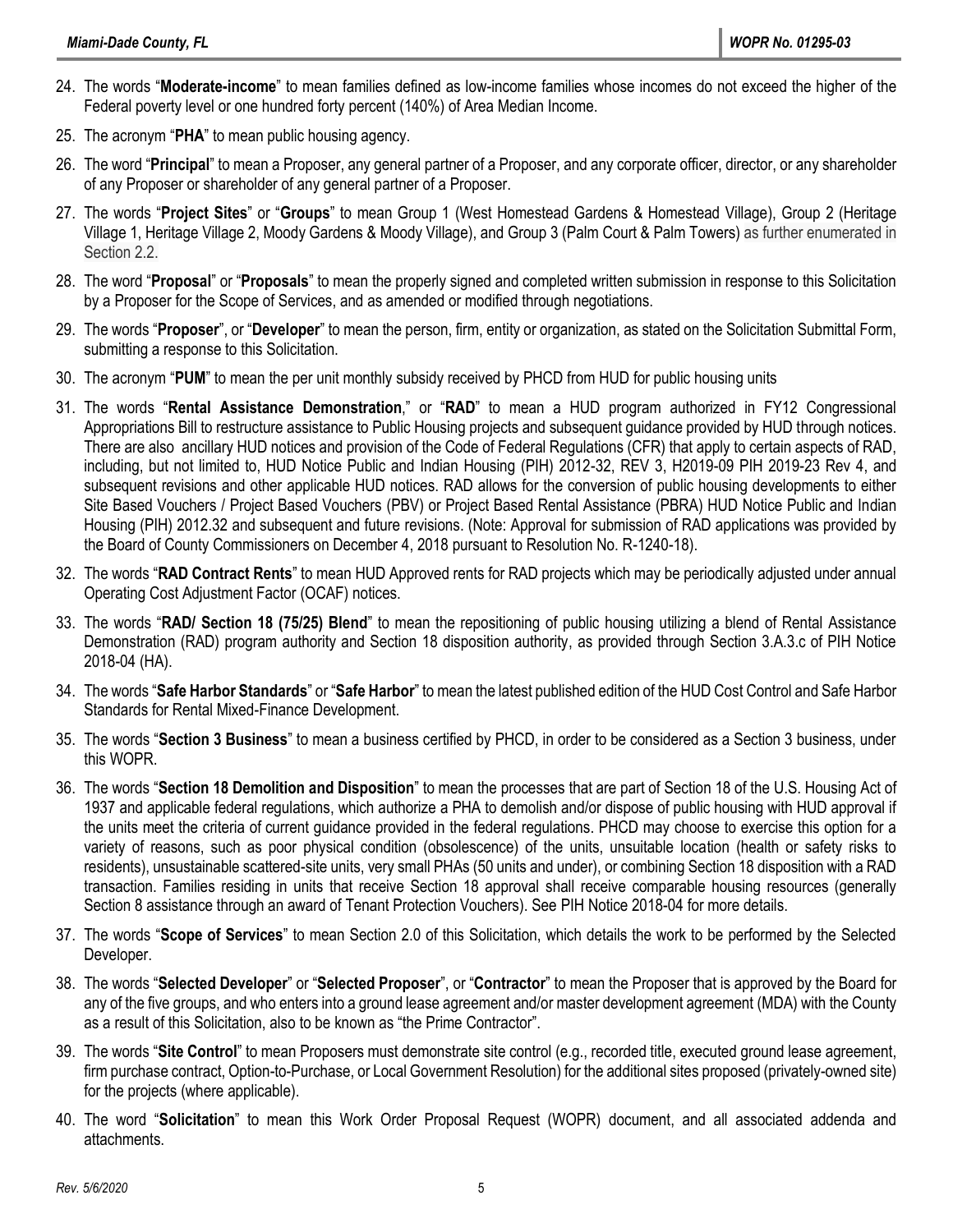- 41. The words "**Subcontractor**," or Consultant" to mean any person, firm, entity or organization, other than the employees of the Selected Proposer, who contracts with the Selected Proposer to furnish labor, or labor and materials, in connection with the Services to the County, whether directly or indirectly, on behalf of the Selected Proposer.
- 42. The words "**Transit-Oriented Development**," or "**TOD**" to mean an urban development that maximizes the amount of residential, business and leisure space within walking distance of public transport. A TOD development emphasizes a compact, walkable, pedestrian-oriented, mixed-use community centered on high-quality train system. In doing so, TOD aims to increase public transport ridership by reducing the use of private cars and by promoting sustainable urban growth.
- 43. The words "**Uniform Federal Accessibility Standards**," or acronym "**UFAS**" to mean the Federal standards which are applicable for public housing units' rehabilitation and/or new construction.
- 44. The words "**Workforce Housing**" to mean housing deemed affordable to those with a median household income which will serve individuals and/or families, whose household incomes are between sixty percent (60%) and one hundred forty percent (140%) t of the area median income.

### **1.3 General Proposal Information**

The County may, at its sole and absolute discretion, reject any and all or parts of any or all proposals; accept parts of any and all proposals; further negotiate project scope and fees with terms that may differ from the terms the Selected Proposer outlines in their proposal; postpone or cancel at any time this Solicitation process; or waive any irregularities in this Solicitation or in the proposals received as a result of this process. In the event that a Proposer wishes to take an exception to any of the terms of this Solicitation, the Proposer shall clearly indicate the exception in its proposal. No exception shall be taken where the Solicitation specifically states that exceptions may not be taken. Further, no exception shall be allowed that, in the County's sole discretion, constitutes a material deviation from the requirements of the Solicitation. Proposals taking such exceptions may, in the County's sole discretion, be deemed nonresponsive. The County reserves the right to request and evaluate additional information from any Proposer regarding Proposer's responsibility after the submission deadline as the County deems necessary.

The Proposer's proposal will be considered a good faith commitment by the Proposer to negotiate a contract with the County, in substantially similar terms to the proposal offered and, if successful in the process set forth in this Solicitation and subject to its conditions, to enter into a contract substantially in the terms herein. Proposer proposal shall be irrevocable until contract award unless the proposal is withdrawn. A proposal may be withdrawn in writing only, addressed to the County contact person for this Solicitation, prior to the proposal due date and time, or upon the expiration of 180 calendar days after the opening of proposals.

As further detailed in the Submittal Form, Proposers are hereby notified that all information submitted as part of, or in support of proposals will be available for public inspection after opening of proposals, in compliance with Chapter 119, Florida Statutes, popularly known as the "Public Record Law."

Any Proposer who, at the time of proposal submission, is involved in an ongoing bankruptcy as a debtor, or in a reorganization, liquidation, or dissolution proceeding, or if a trustee or receiver has been appointed over all or a substantial portion of the property of the Proposer under federal bankruptcy law or any state insolvency law, may be found non-responsible.

To request a copy of any code section, resolution and/or administrative/implementing order cited in this Solicitation, contact the Clerk of the Board at (305) 375-5126, Monday- Friday, 8:00 a.m. – 4:30 p.m.

### **1.4 Aspirational Policy Regarding Diversity**

Pursuant to Resolution No. R-1106-15, Miami-Dade County vendors are encouraged to utilize a diverse workforce that is reflective of the racial, gender and ethnic diversity of Miami-Dade County and employ locally-based small firms and employees from the communities where work is being performed in their performance of work for the County. This policy shall not be a condition of contracting with the County, nor will it be a factor in the evaluation of solicitations unless permitted by law.

### **1.5 Cone of Silence**

Pursuant to section 2-11.1(t) of the Code of Miami-Dade County, as amended, a "Cone of Silence" is imposed upon each RFP, RFQ or WOPR after advertisement and terminates at the time a written recommendation is issued. The Cone of Silence prohibits any communication regarding this solicitation between, among others:

▪ potential Proposers, service providers, lobbyists or consultants **and** the County's professional staff including, but not limited to, the County Mayor and the County Mayor's staff, County Commissioners or their respective staffs;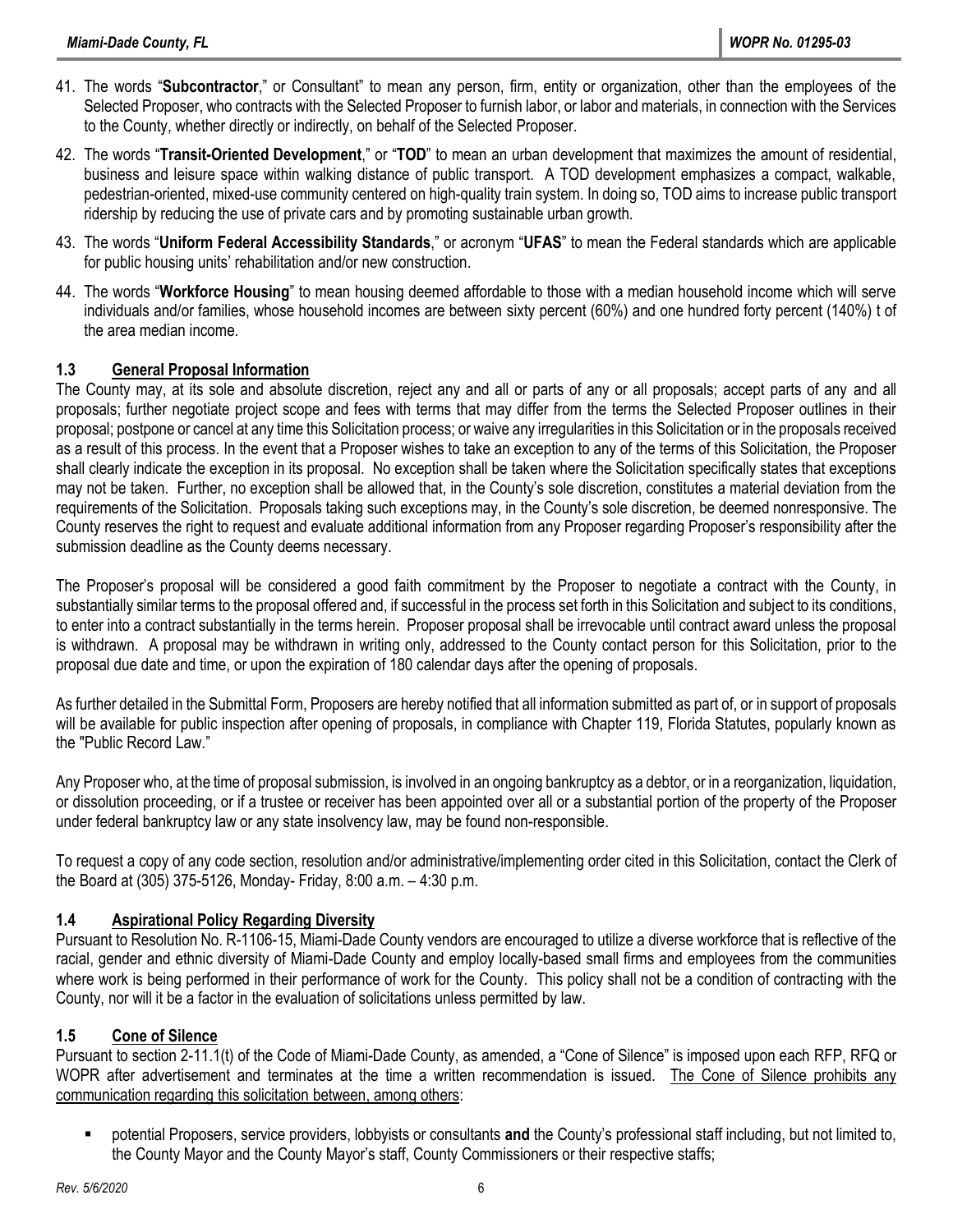- the County Commissioners or their respective staffs and the County's professional staff including, but not limited to, the County Mayor and the County Mayor's staff; or
- potential Proposers, service providers, lobbyists or consultants, any member of the County's professional staff, the Mayor, County Commissioners or their respective staffs **and** any member of the respective Competitive Selection Committee.

The provisions do not apply to, among other communications:

- oral communications with the staff of the Vendor Services Section, the responsible Procurement Contracting Officer, provided the communication is limited strictly to matters of process or procedure already contained in the Solicitation document;
- oral communications at pre-proposal conferences and oral presentations before Competitive Selection Committees during any duly noticed public meeting, public presentations made to the Board of County Commissioners during any duly noticed public meeting;
- recorded contract negotiations and contract negotiation strategy sessions; or
- communications in writing at any time with any County employee, official or member of the Board of County Commissioners unless specifically prohibited by the applicable WOPR or RFQ documents.
- communications relative to inquiries about HUD's Section 3 requirements.

When the Cone of Silence is in effect, all potential vendors, service providers, bidders, lobbyists and consultants shall file a copy of any written correspondence concerning the particular WOPR or RFQ with the Clerk of the Board, which shall be made available to any person upon request. The County shall respond in writing (if County deems a response is necessary) and file a copy with the Clerk of the Board, which shall be made available to any person upon request. Written communications may be in the form of e-mail, with a copy to the Clerk of the Board at [clerkbcc@miamidade.gov.](mailto:CLERKBCC@MIAMIDADE.GOV)

All requirements of the Cone of Silence policies are applicable to this Solicitation and must be adhered to. Any and all written communications regarding the Solicitation are to be submitted only to the Procurement Contracting Officer with a copy to the Clerk of the Board. The Proposer shall file a copy of any written communication with the Clerk of the Board. The Clerk of the Board shall make copies available to any person upon request.

#### **1.6 Communication with Competitive Selection Committee Members**

Proposers are hereby notified that direct communication, written or otherwise, to Competitive Selection Committee members or the Competitive Selection Committee as a whole are expressly prohibited. Any oral communications with Competitive Selection Committee members other than as provided in section 2-11.1 of the Code of Miami-Dade County are prohibited.

### **1.7 Public Entity Crimes**

Pursuant to section 287.133(2)(a), Florida Statutes, a person or affiliate who has been placed on the convicted vendor list following a conviction for a public entity crime may not submit a proposal for a contract to provide any goods or services to a public entity; may not submit a proposal on a contract with a public entity for the construction or repair of a public building or public work; may not submit proposals on leases of real property to a public entity; may not be awarded or perform work as a contractor, supplier, subcontractor, or consultant under a contract with any public entity; and, may not transact business with any public entity in excess of the threshold amount provided in section 287.017 Florida Statutes, for Category Two for a period of thirty-six (36) months from the date of being placed on the convicted vendor list.

#### **1.8 Lobbyist Contingency Fees**

- a) In accordance with section 2-11.1(s) of the Code of Miami-Dade County, after May, 16, 2003, no person may, in whole or in part, pay, give or agree to pay or give a contingency fee to another person. No person may, in whole or in part, receive or agree to receive a contingency fee.
- b) A contingency fee is a fee, bonus, commission or non-monetary benefit as compensation which is dependent on or in any way contingent upon the passage, defeat, or modification of: 1) any ordinance, resolution, action or decision of the County Commission; 2) any action, decision or recommendation of the County Mayor or any County board or committee; or 3) any action, decision or recommendation of any County personnel during the time period of the entire decision-making process regarding such action, decision or recommendation which foreseeably will be heard or reviewed by the County Commission or a County board or committee.

#### **1.9 Collusion**

In accordance with section 2-8.1.1 of the Code of Miami-Dade County, where two (2) or more related parties, as defined herein, each submit a proposal for any contract, such proposals shall be presumed to be collusive. The foregoing presumption may be rebutted by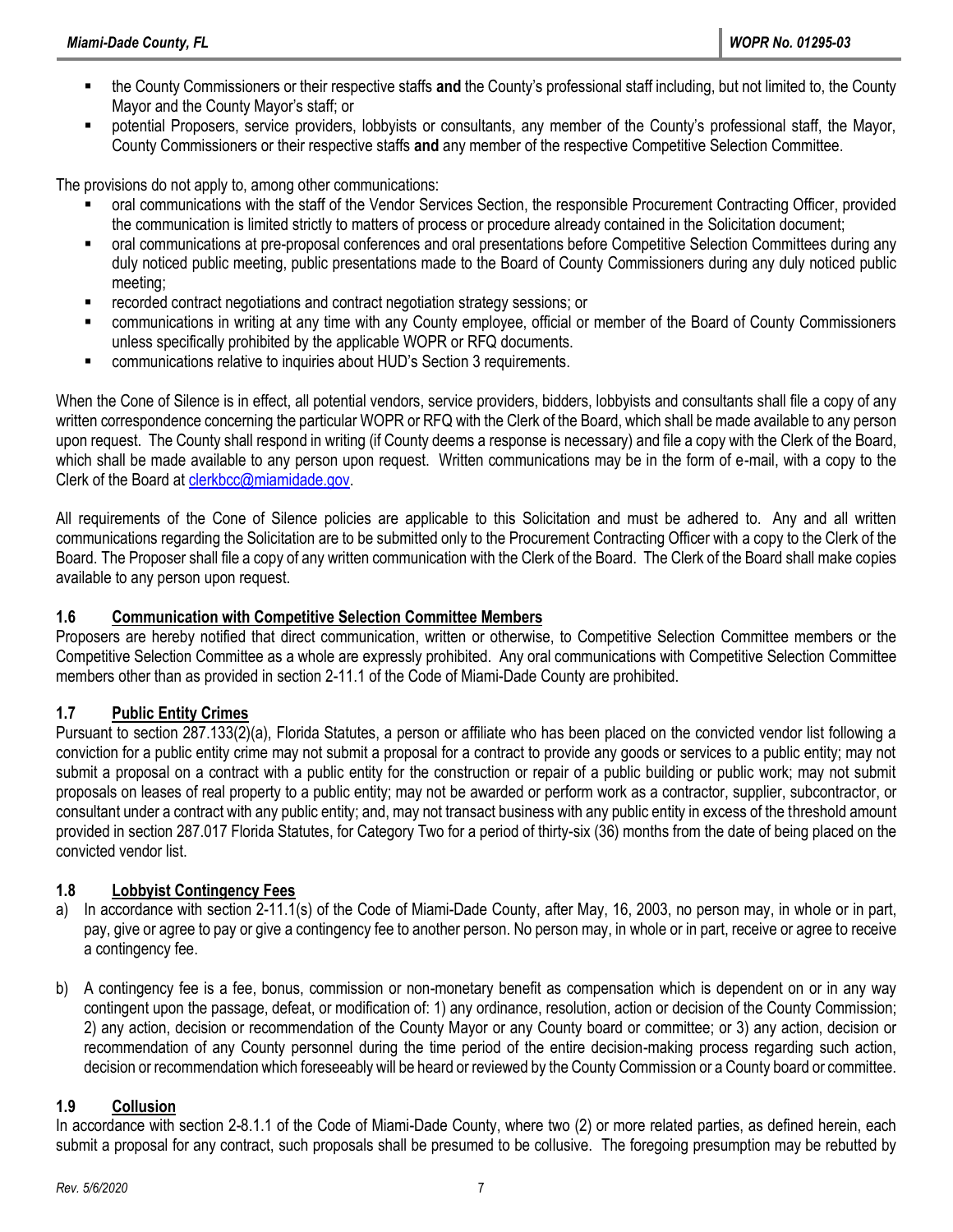the presentation of evidence as to the extent of ownership, control and management of such related parties in preparation and submittal of such proposals. Related parties shall mean Proposer, the principals, corporate officers, and managers of the Proposer; or the spouse, domestic partner, parents, stepparents, siblings, children or stepchildren of a Proposer or the principals, corporate officers and managers thereof which have a direct or indirect ownership interest in another Proposer for the same contract or in which a parent company or the principals thereof of one Proposer have a direct or indirect ownership in another Proposer for the same contract. Proposals found to be collusive shall be rejected. Proposers who have been found to have engaged in collusion may be considered non-responsible, and may be suspended or debarred, and any contract resulting from collusive bidding may be terminated for default.

#### **1.10 Compliance with Local, State and Federal Requirements**

The Selected Proposer shall comply with applicable state statues for the Work to be completed assigned under contract with the County, including, but not limited to, compliance with sections 255.05 and 255.20, Florida Statutes. Additionally, the Selected Proposer shall comply with all applicable federal laws, state laws and municipal laws, mixed- finance regulations, Public and Indian Housing (PIH) notices, directives of HUD, and HUD's general conditions for construction, applicable professional standards, County orders, ordinances, rules and regulations which may pertain to this WOPR, including but not limited to:

- a) Executive Order 11246 "Equal Employment Opportunity", as amended by executive Order 11375 and as supplemented in Department of Labor regulations (41 CFR chapter 60), as well as the Americans with Disabilities Act of 1990 and implementing regulations, the Rehabilitation Act of 1973, as amended, chapter 553 Florida Statutes and any and all other local, State and Federal directives, ordinances, rules, orders, and laws relating to people with disabilities and Miami-Dade County Florida, Department of Small Business Development Participation Provisions, as may be applicable.
- b) Environmental Protection Agency (EPA), as applicable to this WOPR.
- c) Miami-Dade County Code, chapter 11A, Article IV (Employment). All contractors and subcontractors performing work in connection with this Contract shall provide equal opportunity for employment because of race, religion, color, age, sex, national origin, status as a victim of domestic violence, dating violence or stalking, gender identity or gender expression, sexual orientation, disability, or marital status. The aforesaid provision shall include, but not be limited to, the following: employment, upgrading, demotion or transfer, recruitment advertising; layoff or termination; rates of pay or other forms of compensation; and selection for training, including apprenticeship. The Proposer agrees to post in conspicuous place available for employees and applicants for employment, such notices as may be required by the Miami-Dade County Commission on Human Rights, Equal Employment Opportunity Commission, Florida Commission on Human Relations or other authority having jurisdiction over the work setting forth the provisions of the nondiscrimination law.
- d) Miami-Dade County Code, Chapter 11A, Articles II (Housing) and III (Public Accommodation), which prohibit discrimination on the basis of race, religion, color, age, sex, national origin, status as a victim of domestic violence, dating violence or stalking, gender identity or gender expression, sexual orientation, disability, marital status, or source of income (housing only).
- e) "Conflicts of Interest" section 2-11 of the County Code, and Ordinance No. 01-199.
- f) Miami-Dade County Code section 10-38 "Debarment."
- g) Miami-Dade County Ordinance No. 99-5, codified at 11A-60 et. seq. of Miami-Dade Code pertaining to complying with the County's Domestic Leave Ordinance.
- h) Miami-Dade County Ordinance No. 99-152, prohibiting the presentation, maintenance, or prosecution of false or fraudulent claims against Miami-Dade County.
- i) The labor standards as set forth in the Davis-Bacon Act and other related acts, as supplemented by Department of Labor regulations [\(29 CFR part](https://www.law.cornell.edu/cfr/text/29/part-5) 5, "Labor Standards Provisions Applicable to Contracts Covering Federally Financed and Assisted Construction"), which are more fully described in General Conditions for Construction Contracts-Public Housing Programs (HUD-5370), which is attached hereto as Exhibit C and incorporated by reference, Section 46 of the General Conditions for Construction Contracts-Public Housing Program.
- j) Contract Work Hours and Safety Standards Act [\(40](https://www.law.cornell.edu/uscode/text/40/) U.S.C. [§3701-](https://www.law.cornell.edu/uscode/text/40/3701) [3708\)](https://www.law.cornell.edu/uscode/text/40/3708).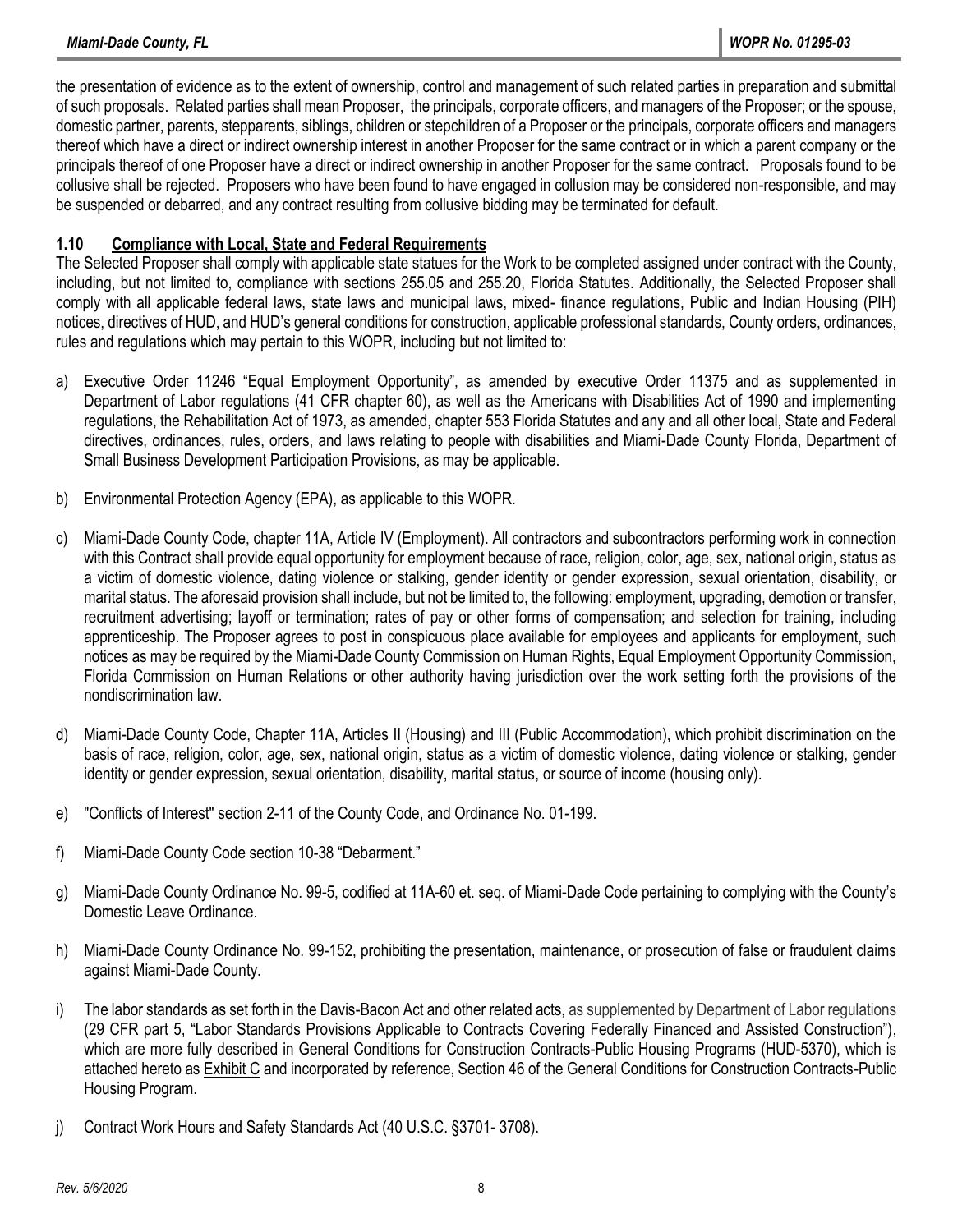- k) Clean Air Act ( [42](https://www.law.cornell.edu/uscode/text/42/) U.S.C. §[§7401-](https://www.law.cornell.edu/uscode/text/42/7401) [7671q.](https://www.law.cornell.edu/uscode/text/42/7671q)) and the Federal Water Pollution Control Act [\(33](https://www.law.cornell.edu/uscode/text/33/) U.S.C.§§ [1251-](https://www.law.cornell.edu/uscode/text/33/1251) [1387\)](https://www.law.cornell.edu/uscode/text/33/1387), as amended.
- l) Debarment and Suspension (Executive Orders 12549 and 12689).
- m) Byrd Anti-Lobbying Amendment [\(31 U.S.C. § 1352\)](https://www.law.cornell.edu/uscode/text/31/1352).
- n) The Copeland "Anti-Kickback" Act as supplemented in Department of Labor regulations (29 CFR part 3).
- o) HUD's reporting requirements and regulations, as specified in the Grant Agreement and required of the Owner.
- p) Compliance with Executive Order 12549 "Debarment and Suspension", which stipulates that no contract(s) are "to be awarded at any tier to any party which is debarred or suspended or is otherwise excluded from or ineligible for participation in Federal assistance programs.
- q) Mandatory standards and policies related to energy efficiency which are contained in the State of Florida energy conservation plan issued in compliance with the Energy Policy and Conservation Act (Pub. L. 94-163, 89 Stat. 871).
- r) Federal Uniform Administrative Requirements, Cost Principles, and Audit Requirements for Federal Awards as set forth in 2 CFR part 200 and 24 CFR part 963 as further explained in HUD Handbook 7460.8 Rev. 1.
- s) Lead-Based Paint Poisoning Act (42 USC § 4821, et. seq.).
- t) The Fair Housing Act (42 USC §§ 3601-19 and regulations pursuant thereto (24 CFR part 100); Executive Order 11063 (Equal Opportunity in Housing) and regulations pursuant thereto (24 CFR part 107); the Florida Fair Housing Act (section 760.20 et seq., Florida Statutes) and the fair housing poster regulations (24 CFR part 110).
- u) Title VI of the Civil Rights Act of 1964 (42 USC § 2000d) and regulations pursuant thereto (24 CFR part relating to non-discrimination in housing.
- v) The prohibitions against discrimination on the basis of age under the Age Discrimination Act of 1975 (42 USC §6101-07) and regulations issued pursuant thereto (24 CFR part 146).
- w) The prohibitions against discrimination on the basis of disability under Section 504 of the Rehabilitation Act of 1973 (29 USC § 794) and regulations issued pursuant thereto (24 CFR part 8); the Americans with Disabilities Act and regulations pursuant thereto (28 CFR part 36); and the Architectural Barriers Act of 1968, as amended, and regulations issued pursuant thereto (24 CFR part 40).
- x) Executive Orders 11246, 11625, 12432, and 12138. Consistent with HUD's responsibilities under these orders, the Developer must make efforts to encourage the use of minority and, women's business enterprises in connection with funded activities.
- y) Section 102 of the Department of Housing and Urban Development Reform Act of 1989 and regulations issued pursuant thereto (24 CFR part 4, Sub-Part A) which contain provisions designed to ensure greater accountability and integrity in the provision of certain types of assistance administered by HUD.
- z) 24 CFR part 24 which applies to the employment, engagement of services, awarding of contracts, sub-grants, or funding of any recipients, or Developers or sub-Developers during any period of debarment, suspension, or placement in ineligibility status.
- aa) All applicable federal regulations including but not limited to 24 CFR part 990 and 24 CFR part 965, subpart C, and applicable HUD Public and Indian Housing Notices, including, but not limited to, PIH 2009-16(HA) and Notice H-2019-09 PIH-2019- 23 (HA) (rev. 4).
- bb) Verification of Employment Eligibility (E-Verify), pursuant to Section 448.095 for Florida Statutes, Employment Eligibility, public and private employers must enroll in the E-Verify System [\(http://www.uscis.gov/e-verify\)](http://www.uscis.gov/e-verify) and retain the I-9 Forms for inspection. This includes but is not limited to utilization of the U.S. Department of Homeland Security's E-Verify System to verify the employment eligibility of all newly hired employees by the Selected Proposers effective January 1, 2021 and requiring all Subcontractors to provide an affidavit attesting that the Subcontractor does not employ, contract with, or subcontract with, an unauthorized alien.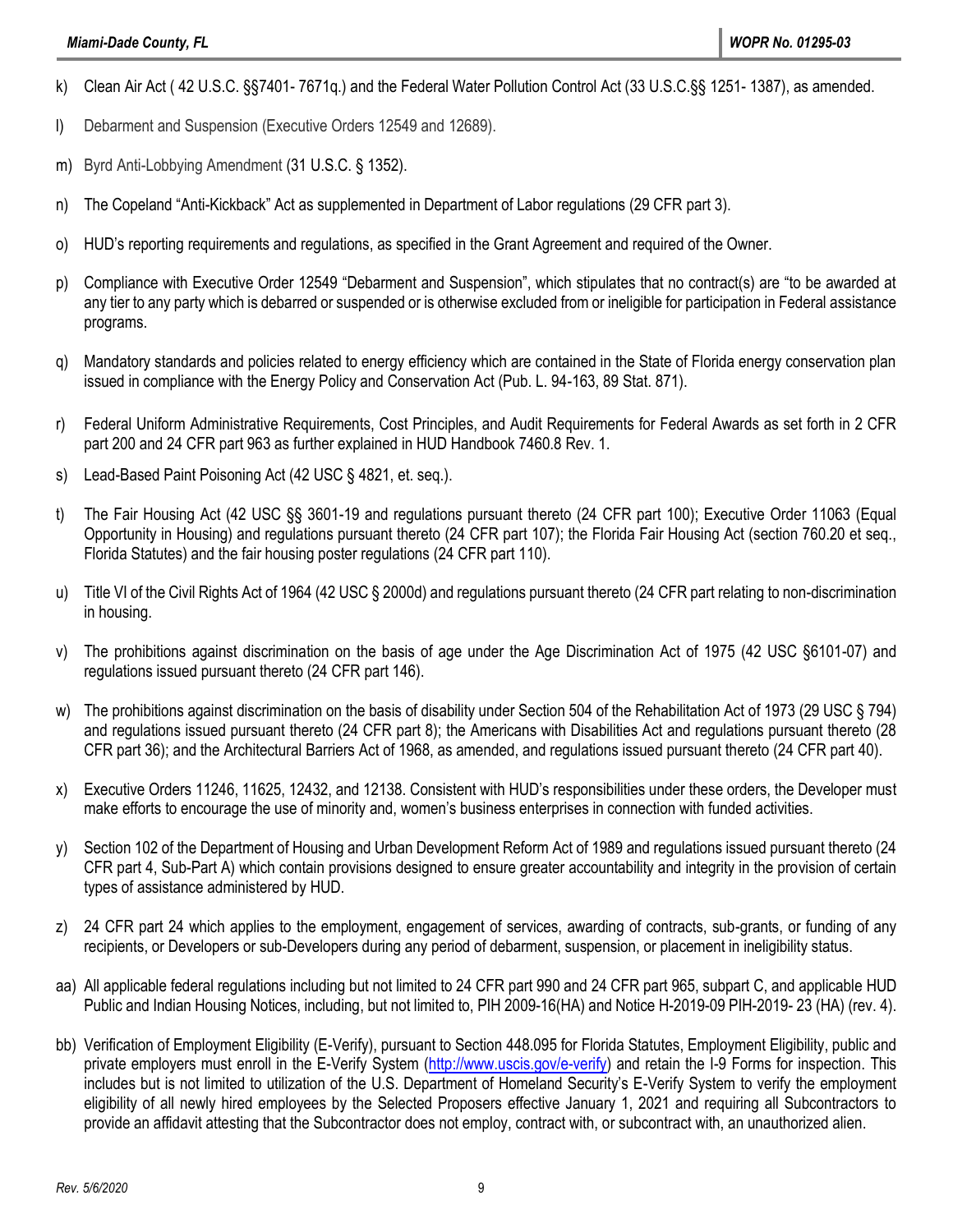# **1.11 Contract Measures**

Not applicable.

### **1.12 Davis-Bacon Requirements**

Pursuant to section 2-11.16 of the Code of the Miami-Dade County Davis-Bacon Wage Schedule is in effect for Miami-Dade County. The most recent Davis-Bacon Wage Rate decision will be applicable for the construction phase of a Project at the time the construction contract is awarded. All construction and/or rehabilitation on PHCD sites (public housing units, non-public housing units, commercial, etc.) shall comply with Davis-Bacon wage requirements.

The Selected Proposer is required to pay \$1,700 per month for the Davis-Bacon Compliance Review fee during all phases of construction of the Project Sites.

General Contractors and sub-contractors are required to register for the Elation Systems as part of the monitoring requirements for compliance with Davis-Bacon Wage Rates, which includes submittals of Certified Payrolls. Elation Systems registration will also serve to monitor requirements for Section 3 compliance.

(Website address is:<https://www.elationsys.com/app/Registration>Promotion Code is: PHCD-2017)

# **1.13 Uniform Federal Accessibility Standards (UFAS) Requirements**

Pursuant to Section 504 of the Rehabilitation Act of 1973 related to the UFAS requirements, minimum features and amenities are required to be incorporated in the proposed development. Not less than five percent (5%) of all housing units, including, but not limited to, public housing units, in addition to all common areas shall, comply with UFAS for the development site(s) in this WOPR. In addition, not less than two percent (2%) of the housing units, including, but not limited to, public housing units, shall comply with hearing and sight impaired UFAS requirements. UFAS units shall not be concentrated in any one area or phase of the Project(s) but shall be spread evenly throughout the Project.

# **1.14 Section 3 of the Housing and Urban Development Act of 1968 Compliance**

The work to be performed under any contract that results from this WOPR is subject to the definitions of Section 3 of the Housing and Urban Development Act of 1968, as amended, 12 USC § 1701u (Section 3), and Section 3 commitments as indicated in the Proposer Information Section of this WOPR, for employment and other economic opportunities directed to low- and very low-income persons, particularly persons who are recipients of HUD assistance for housing. (See also Exhibit B). Furthermore, beyond the minimums set by HUD's Section 3 regulations, the County seeks firm commitments in the hiring and training of extremely low-, very low-, low- and moderate-income individuals, Section 3, minority businesses, women's business enterprises, and labor surplus area firms participation, resident job training, job creation and other initiatives as further enumerated in this WOPR.

# **1.15 Employ Miami-Dade Program**

Subject to the requirements and limitations of Section 3 as more fully described in Section 1.14 of this WOPR and Exhibit B attached hereto and the requirements of 2 CFR § 200.321 as more fully described in Section 1.17 of this WOPR, all contractors and subcontractors of any tier on (i) construction contracts valued in excess of one million dollars (\$1,000,000) for the construction, demolition, alteration and/or repair of public buildings, or public works; or (ii) contracts or leases valued in excess of one million dollars (\$1,000,000) for privately funded construction, demolition, alteration or repair of buildings, or improvements on County-owned land in accordance with Section 5.02 of the Miami-Dade County Home Rule Amendment and Charter, section 2-8.1 of the Code of Miami-Dade County, and Administrative Order No. 3-63,. The awarded Contractor is hereby notified that the County will consider whether the Contractor made its best reasonable efforts to promote Employ Miami-Dade on this contract, as defined in A.O. 3-63, as part of the County's evaluation and responsibility review of the Contractor for new County contract award.

Miami-Dade County, "CareerSource" South Florida, Neighbors and Neighbors Association (NANA), and other local agencies have partnered to offer a Construction Certification Training to help put eligible Miami-Dade County residents back to work. Employ Miami-Dade has three goals: 1) connect employers who need workers with those workers; 2) provide the skills training necessary to prepare our residents to enter the workforce; and 3) ensure that Miami-Dade residents are first in line to be considered for jobs.

# **1.16 Residents First Training and Employment Program**

Pursuant to section 2-11.17 of the Code of Miami-Dade County and Implementing Order No. 3-61, all contractors and subcontractors of any tier on (i) construction contracts valued in excess of \$1 million for the construction, demolition, alteration and/or repair of public buildings, or public works; or (ii) contracts or leases valued in excess of \$1 million for privately funded construction, demolition, alteration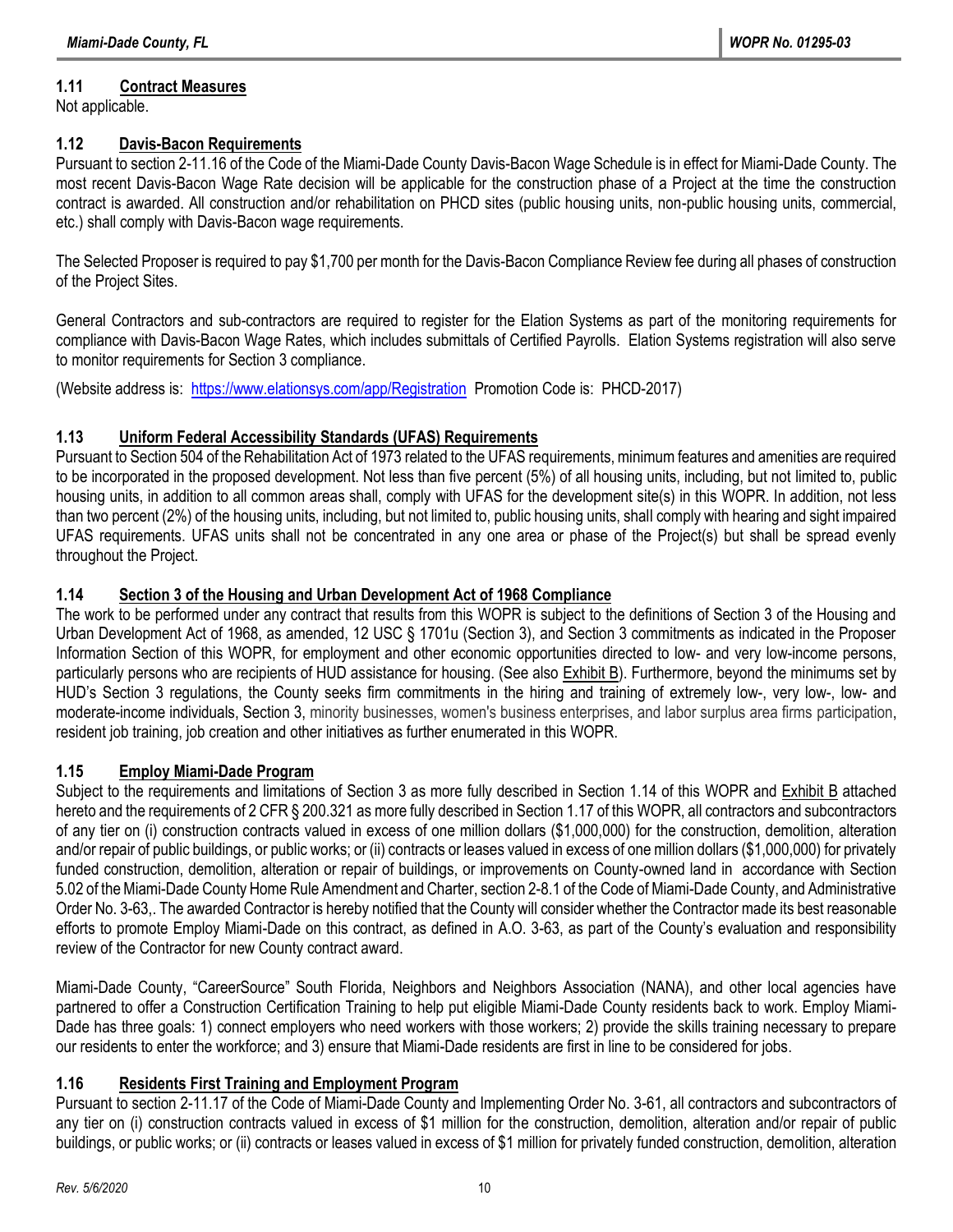or repair of buildings, or improvements on County-owned land shall comply with the following: (i) prior to working on the project, all persons employed by the contractor or subcontractor on the project to perform construction have completed the OSHA 10-hour safety training course, and (ii) the contractor will make its best reasonable efforts to have fifty one percent (51%) of all construction labor hours performed by Miami-Dade County residents. However, Proposals providing seventy-five percent (75%) or higher of all construction labor hours performed by Miami-Dade County residents are preferred.

Proposals shall also include requirements of section 2-11.17 of the Code of Miami-Dade County and Implementing Order No. 3-61, including the right of the County to access the Contractor's and subcontractors' records to verify compliance, in any contract, subcontract, or sublease, if applicable. Selected Proposers shall be responsible to the County for payment of compliance monitoring costs and any penalties found due. Proposers shall submit a completed copy of the Residents First Training and Employment (RFTE) Program Responsible Contractor/Subcontractor Affidavit Form (Form 2 - RFTE 1) with their Proposal.

**1.17 Contracting with small and minority businesses, women's business enterprises, and labor surplus area firms.** In accordance with 2 CFR § 200.321, the Selected Proposer must take all necessary affirmative steps to assure that minority businesses, women's business enterprises, and labor surplus area firms are used when possible.

Affirmative steps must include:

- a) Placing qualified small and minority businesses and women's business enterprises on solicitation lists;
- b) Assuring that small and minority businesses, and women's business enterprises are solicited whenever they are potential sources;
- c) Dividing total requirements, when economically feasible, into smaller tasks or quantities to permit maximum participation by small and minority businesses, and women's business enterprises;
- d) Establishing delivery schedules, where the requirement permits, which encourage participation by small and minority businesses, and women's business enterprises;
- e) Using the services and assistance, as appropriate, of such organizations as the Small Business Administration and the Minority Business Development Agency of the Department of Commerce; and
- f) Requiring the prime contractor, if subcontracts are to be let, to take the affirmative steps listed in this section.

#### **2.0 SCOPE OF SERVICES**

#### **2.1 Background**

The purpose of this Solicitation is to maximize and expedite the development potential of the public housing sites at various locations including the Project Sites, and provide a financial return to the County, while increasing the supply of quality affordable housing inclusive of public housing, for the residents of the County.

The County seeks to match qualified developers who have successful experience in obtaining project financing and can aggressively pursue all available funding sources, which shall include the Florida Housing Finance Corporation (FHFC) funding, including but not limited to Low Income Housing Tax Credits (LIHTC), and State Apartment Incentive Loan (SAIL). This may include other funding sources such as: Federal Home Loan Bank (Affordable Housing Program (AHP) and Community Investment Program (CIP)), New Market Tax credits, EB-5 program, etc., in addition to any other funding which may be available from private foundations, corporations, etc. The County seeks qualified developers to make the Project financially viable, meet stated objectives and requirements of this WOPR, in addition to minimizing funding sources (Surtax, etc.) from the County. Accordingly, proposals shall include a feasible development scenario that is not dependent on winning competitive funding. Proposers are also required to indicate in **Form 1 - Revenue and Income Streams Proposal** the funds that will be paid to the County for the use of the Project Sites, for the County's participation in the development process, and for the value of the RAD subsidies as components of the project.

The County seeks a developer who can implement HUD's Rental Assistance Demonstration (RAD) and all applicable requirements including provision of the RAD Physical Condition Assessment (RPCA) for these sites. The Selected Proposer(s) will be required to assist the County with converting the public housing properties to RAD. The County's goal is to hire a qualified developer(s) that will bring the knowledge and experience of their organization to enter into a "full service" agreement where the selected firm will handle everything from start to finish for demolishing, where applicable, and replacing the County's existing housing units and for securing rental assistance. To this end, the Selected Proposer(s) will work with the County to prepare and submit the required items (i.e., RAD Financing Plan, RPCA, environmental report, 75-year proforma, HUD form documents, etc.) to meet the HUD-required RAD milestones, including the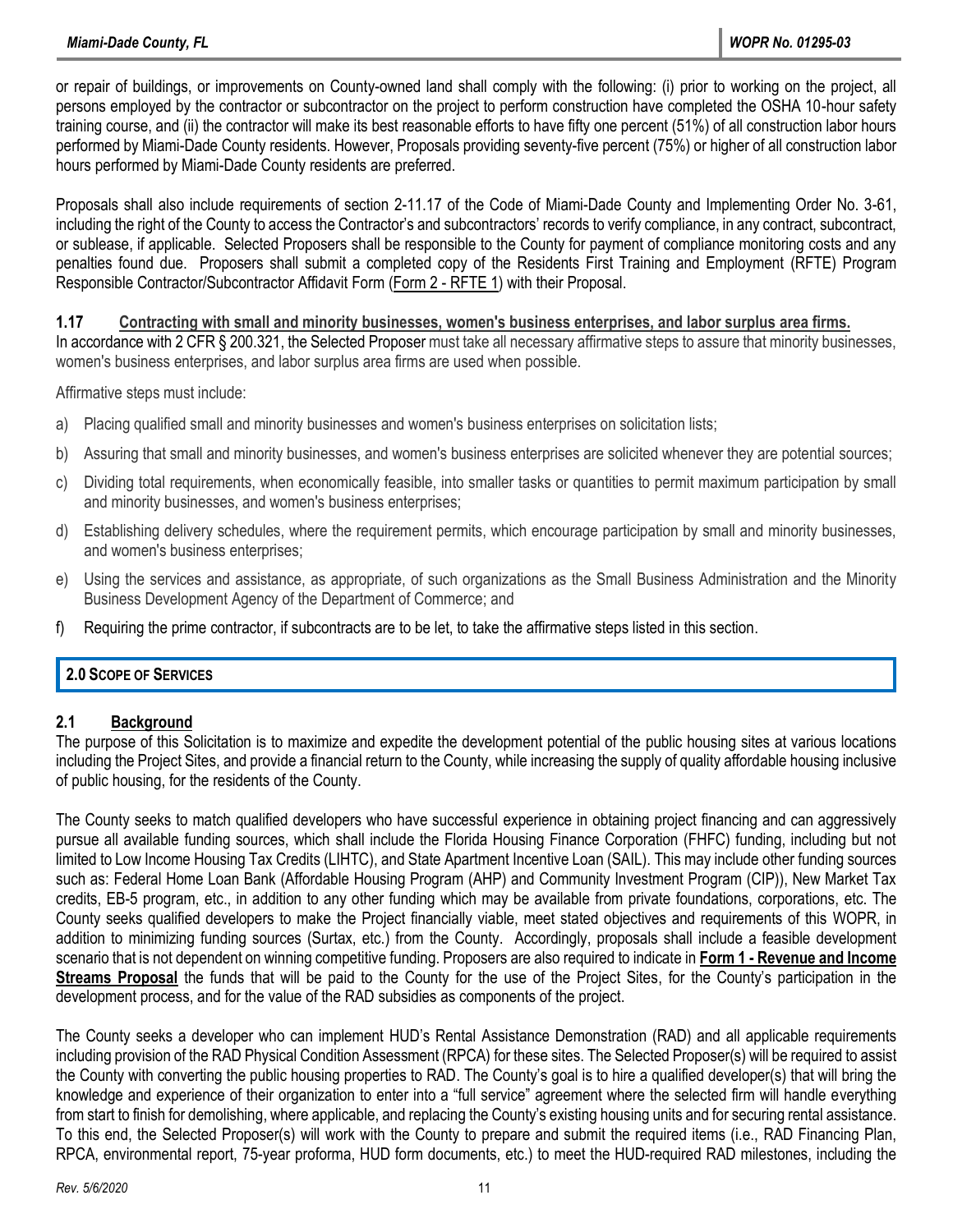Financing Plan which will be used in the HUD RAD approval process, and participate in communications with the County and the HUD RAD staff to help the County to move through the RAD Financing Plan submission and RAD Conversion Commitment (RCC) issuance processes. Additionally, the Selected Proposer(s) will work with the County to facilitate the RAD closing process.

On August 30, 2018, the Miami-Dade County Mayor and PHCD Director submitted a letter to HUD Secretary requesting a set-aside of 6,426 public housing units as part of a portfolio-wide reservation under RAD. Meetings were subsequently held with HUD to review the request and a response letter from the Director of the Office of Recapitalization, within HUD's Office of Multifamily Housing Programs, was received on November 6, 2018 indicating that there seemed to be a clear path to secure RAD authority for all 6,426 units in PHCD's proposed RAD conversion portfolio. Resident Information Notices (RIN) were sent to residents and meetings were held with affected public housing residents and stakeholders to inform and obtain input on the PHCD's RAD program and redevelopment of project sites. On November 19, 2018, the Board of County Commissioners approved submission of RAD applications to HUD, pursuant to Resolution No. R-1240-18. On December 13, 2018, PHCD submitted RAD applications to HUD for nine (9) initial public housing sites (first tier projects) for RAD Conversion. These sites included Culmer Place, Culmer Gardens, Rainbow Village, Gwen Cherry 23, Robert King High, Joe Moretti Phase 2B, Arthur Mays Villas, Harry Cain Tower, and South Miami Gardens. **(Note: The projects to be addressed in this WOPR only include the Project Sites)**. On March 22, 2019, HUD sent the County a letter that commits to reserving conversion authority for all the units in the portfolio, subject to the County complying with certain requirements set forth in the RAD Notice within 365 days from the date of the letter. The letter further advises the County that for each approved RAD application, HUD will enter into a Commitment to enter into a Housing Assistance Payments (CHAPs). HUD has already committed to entering into CHAPS for the nine (9) initial projects. PHCD is continuing to work on its RAD Plan to meet required deadlines.

On April 7, 2020, the Board adopted Resolution No. R-298-20, which, in part, established a prequalification pool for the redevelopment of County-owned public housing properties under the RAD program pursuant to RFQ-01295. The resolution further authorizes the County Mayor or the County Mayor's designee to seek proposals from the developer pool at their discretion. The County wants all prequalified developers in the RAD Program Pool to consider submitting a proposal, and wants developers who have already been awarded development rights for other projects with the County to assess and indicate whether they have the adequate capacity to successfully manage these time-sensitive projects.

The County seeks Proposers who can provide employment opportunities for extremely low-, very low-, low-, and moderate-income residents, and improve the quality of life through the development of the Project Sites, as described below. The County seeks firm commitments in the hiring and training of extremely low-, very low-, low- and moderate-income individuals, Section 3, minority businesses, women's business enterprises, and labor surplus area firms participation, resident job training, job creation and other initiatives as further enumerated in this WOPR. Commitments that are not compliant with the definition of "Firm Commitment" under "Section 1.2, subsection 18 of this WOPR will be not be deemed as firm commitments.

The County will retain ownership of the land and will participate in business arrangements with the company that owns the improvements. The County expects to share in the revenues generated by the new developments and in the Proposer's fees garnered from the development work. This may include, but is not limited to, ground lease capitalized payments and annual payments, share of net revenues, share of developer fees, asset management fees, and other sources as may be provided by developers in their Proposals, though the final negotiated terms may differ from the terms the Selected Proposer outlines in their proposal. In addition, the County requires each proposer to ensure that the County has a right of first refusal and right of first offer for each of the Project sites. The terms of each of these agreements are subject to further negotiations between the County and each successful proposer.

Privately-owned site(s) - A Proposer submitting a privately-owned site(s), as indicated in Section 2.3, shall provide a comprehensive redevelopment proposal incorporating the corresponding sites.

### **2.2 Project Requirements**

The Selected Proposer for each group shall comply with the following requirements for the proposed Project Site:

- a. Subject to HUD's approval, existing public housing units at the Project Sites may be demolished in phases and replaced with a onefor-one replacement of public housing units along with a mix of new public housing, affordable, workforce and market rate units (i.e., the new units) pursuant to the Selected Proposer's phased development approach. RAD/ Section 18 (75/25) Blend options can be used by Proposer. However, a non-RAD Section 18 Demolition and Disposition strategy cannot be proposed as part of the main proposal.
- b. A phased redevelopment approach shall be provided throughout the entire Project Sites, until all new construction is completed at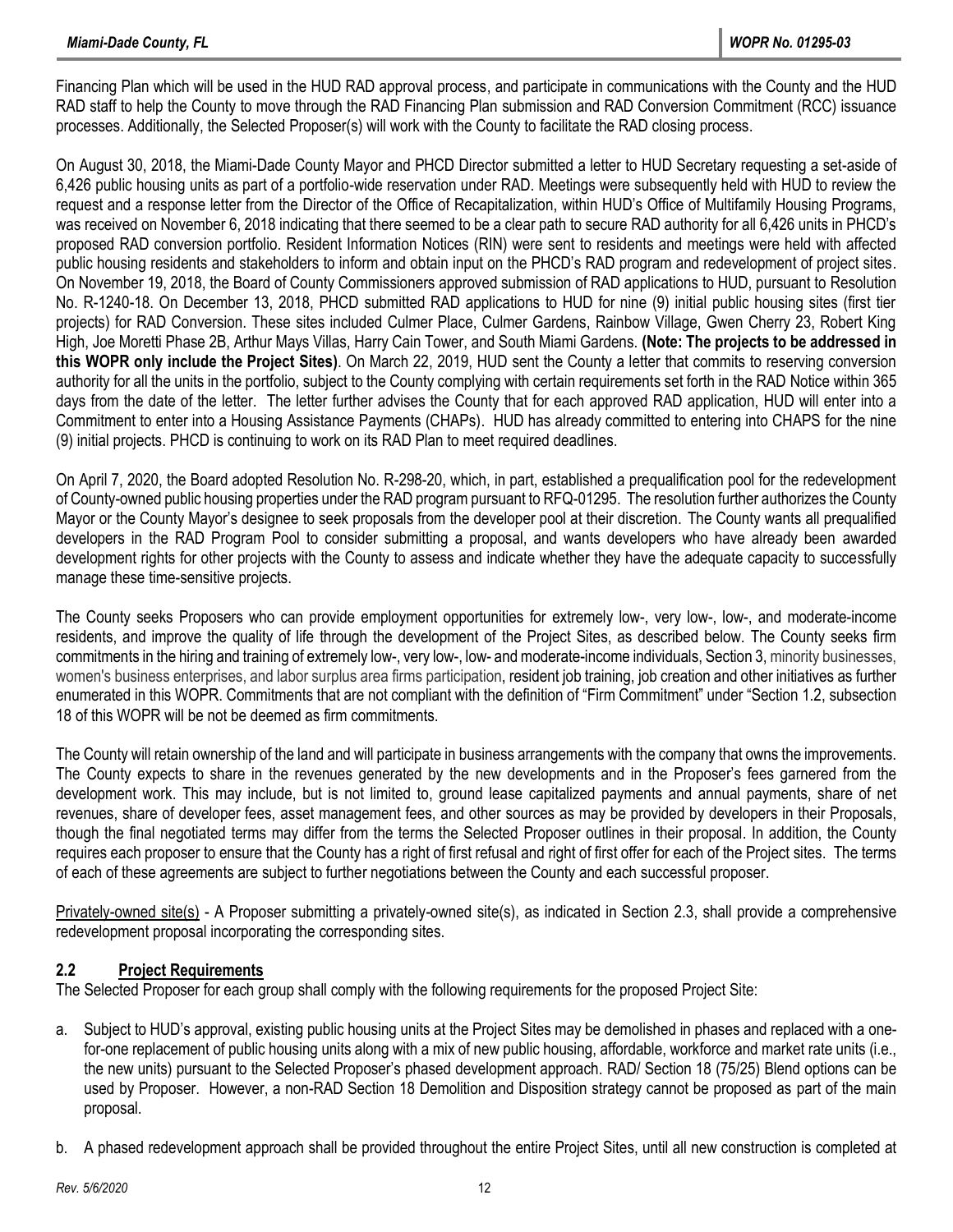the Project Sites, and all existing units in the Project Sites are vacated. Residents of the Project Sites, to the greatest extent possible, should not be temporarily relocated off-site during construction. They should move from their existing public housing units to new public housing units, once completed in phases at the Project Sites.

- c. Proposers may propose a different phasing and temporary transfer/relocation plan for each Project Site from what is indicated herein, which the Proposers believe to be more beneficial to residents and the Project Sites. However, the Selected Proposer for each group shall address the benefits of the different phasing and temporary transfer/relocation plan for each of the Project Sites. Should temporary transfer or relocation to temporary housing units, including, but not limited to, hotel be required, all costs, including, but not limited to, relocation assistance required by the Uniform Relocation and Real Property Acquisition Act of 1970, as amended, and its implementing regulations, shall be borne by the Selected Proposers. Selected Proposer will be responsible for taking over property management, after financial closing, of any existing public housing buildings that get disposed through the RAD conversion process and contain converted RAD units. However, a Delayed Conversion option under RAD will not be considered by the County.
- d. No phase of the Project shall contain more than fifty percent (50%) of its units as RAD units, as the County has the goal of providing a mix of unit types throughout as many phases as possible. This mix requirement is to be achieved across all phases until all the one-for-one replacement public housing units are developed, but it does not apply to every individual building that is developed through a phase. This requirement is contingent on the site's current as-of-right zoning allowing for additional density to be added when necessary, or a rezoning solution being pursued. Public housing units, as well as any Affordable Housing units, must be interspersed throughout the Projects, including in any and all buildings, and shall be indistinguishable from market-rate units, from the outside of the units. Note that the first phase of the project does not need to include all of the public housing units to meet the RAD timeline requirements.
- e. Selected Proposer for each group shall provide an emergency generator that will power code-required emergency items in the building, in addition to providing power for ninety-six (96) hours of operation without refueling, at a community room and a community area kitchen, within the Project Sites. An additional twenty (20) bonus points will be given, under the Proposer's approach evaluation, for projects that provide emergency power to all the residential units included in phases that include public housing units within the Project Sites.
- f. The Selected Proposers shall provide a written natural disaster plan that complies with Resolution No. R-617-18 and addresses activities required before, during, and after a natural disaster. The written natural disaster plan shall include the provisions indicated below:
	- 1. The written natural disaster plan must be approved by the County Mayor or the County Mayor's designee for the each Project Site. Such natural disaster plan shall be updated annually, be made available to the residents and first responders, and include at a minimum the following information:
		- (a) An evacuation plan for all residents of the housing development; and
		- (b) A contingency plan in the event the generators required herein are not operational before or after a natural disaster; and
		- (c) Steps to be taken in order to identify all residents who evacuate from or choose to remain in the housing development before and after a natural disaster; and
		- (d) A refueling plan for generators; and
		- (e) A communication plan between the developer, borrower or grantee and their personnel before, during and after a natural disaster; and
		- (f) Any other requirements that the County Mayor or the County Mayor's designee, at their sole discretion, determines to be necessary for inclusion in the natural disaster plan.
	- 2. A kitchen on the first, second or third floor of a building that can be used to cook food for the residents after a natural disaster; and
	- 3. A community room on the first, second or third floor of each building that has air conditioning where residents can go during and after a natural disaster; and
	- 4. A kitchen and/or community room on the first, second or third floor of the development that has water supplied by a pump connected to a generator during and after a natural disaster; and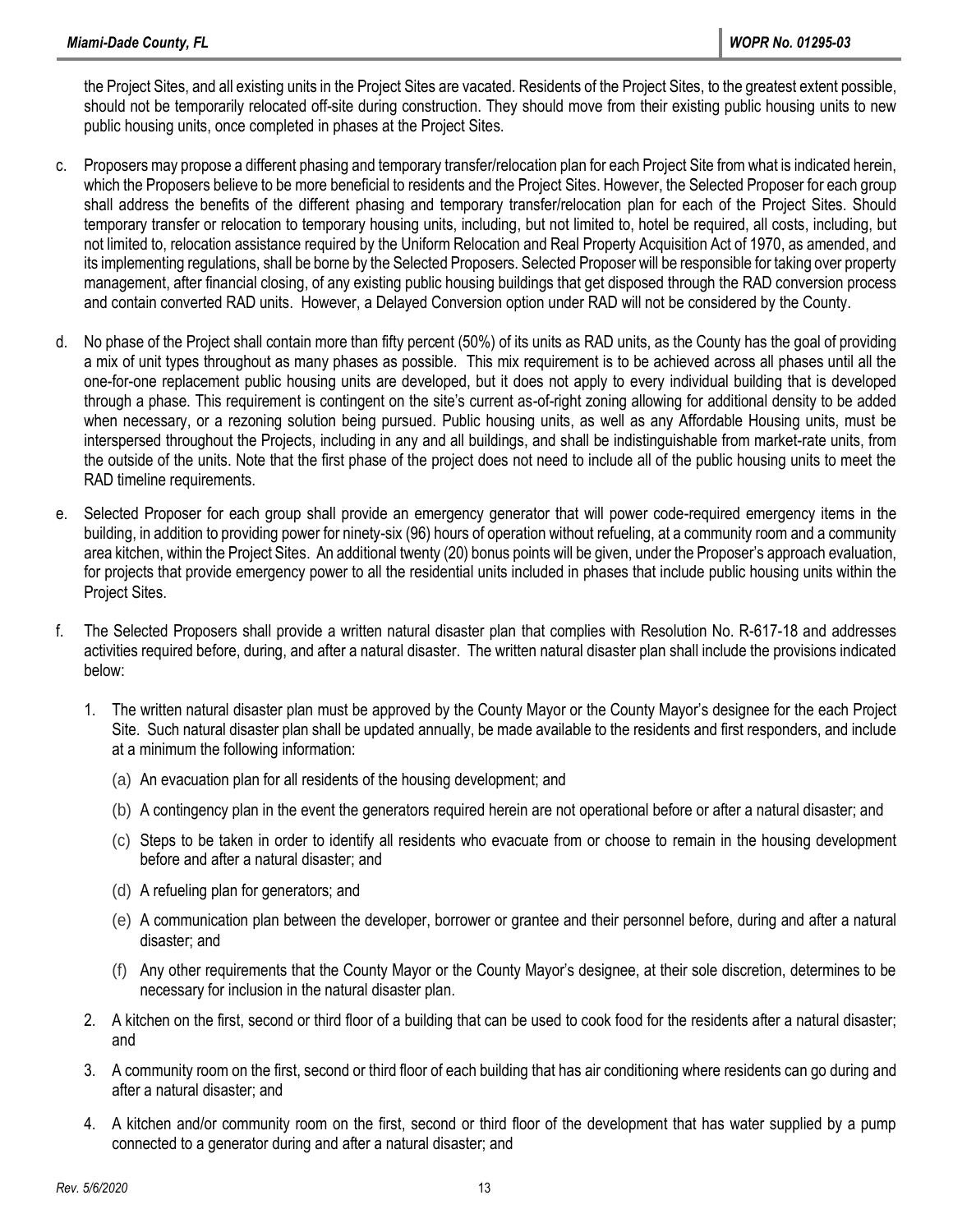- 5. A minimum of one (1) generator to operate the lights, air conditioner and other appliances in a community room and kitchen after a natural disaster and throughout the duration of a power outage. Such generators shall be maintained in good working order and shall be inspected before and after a natural disaster; and
- 6. A minimum of one trained personnel on-site at the housing development during and after a natural disaster. This person must receive disaster training based on Medicaid guidelines. Such training must be provided, at no cost to the County, by a County department designated by the County Mayor or County Mayor's designee. Any cost associated with such training shall be borne solely by the Selected Proposer; and
- 7. A minimum of one (1) trained personnel or volunteer, which may include a resident, on-site at the public housing development at the Project Sites, to provide assistance after a natural disaster; and
- 8. Working contact telephone numbers, including at least one (1) land telephone line and one (1) cellular telephone, which telephone numbers shall be available to each resident and which shall be made available to such residents before, during, and after a natural disaster. Such telephone numbers shall be posted in common areas, including but not limited to, community rooms and management offices; and
- 9. A list of community agencies furnished by the County that can provide services before and after a natural disaster, which shall be prominently posted in administrative offices and the common areas.
- h. The Selected Proposers shall work cooperatively with PHCD, the Project Sites residents, their resident council leadership, and other stakeholders including, but not limited to, the City of Homestead, Miami-Dade County, their respective City Manager, Building and Zoning, Police Departments, etc., Miami-Dade County School Board, Miami-Dade County Police Department, the State Attorney's Office, social services agencies, community groups, private foundations and companies, etc.
- i. Selected Proposers shall provide, and not be limited to, the following community features, common areas, and amenities for the Project Sites:

| <b>Community Features / Common Areas</b>                                 | <b>Public Housing Unit Amenities</b>                                                                                                                                                                                                                                                      |
|--------------------------------------------------------------------------|-------------------------------------------------------------------------------------------------------------------------------------------------------------------------------------------------------------------------------------------------------------------------------------------|
| CEPTD/ Security system/ cameras/ Vehicle license plate<br>reader cameras | New units to be larger than existing units                                                                                                                                                                                                                                                |
| Impact windows and doors *                                               | Dishwasher, Oven & Range, Refrigerators appropriately sized to<br>their unit size (with ice makers included), and Washers and<br>Dryers in each unit                                                                                                                                      |
| Designated guest parking                                                 | Integrated HVAC/ Smart Fans System                                                                                                                                                                                                                                                        |
| Assigned resident parking                                                | Tile flooring                                                                                                                                                                                                                                                                             |
| Better lighting than existing *                                          | Bigger windows than existing units                                                                                                                                                                                                                                                        |
| Elevators*                                                               | Impact windows and doors *                                                                                                                                                                                                                                                                |
| Motion sensor exterior lights                                            | Modern kitchen cabinets                                                                                                                                                                                                                                                                   |
| Gated parking lot with key fob entry or card entry                       | Granite countertops or comparable                                                                                                                                                                                                                                                         |
| Computer lab/print lab                                                   | Energy-efficient appliances                                                                                                                                                                                                                                                               |
| <b>Clubhouse/Community Center</b>                                        | Window treatment/coverings for each window                                                                                                                                                                                                                                                |
| Bike path/bike parking                                                   | Double-bowl kitchen sinks                                                                                                                                                                                                                                                                 |
| Gym/Exercise room                                                        | Electric water heater                                                                                                                                                                                                                                                                     |
| Generators - include generator power for the requisite                   | Accessibility-Compliance with Uniform Federal Accessibility                                                                                                                                                                                                                               |
| community room(s) and community area kitchen(s)                          | Standards per UFAS Requirements*                                                                                                                                                                                                                                                          |
| More trees/shade than existing site                                      | Broadband and cable connection infrastructure required to be<br>installed in all units, with broadband wall connections to be<br>available in more than one room within each unit, so that tenants<br>can so choose to enroll in internet service contracts for their<br>apartment units. |
| Walking path (to be recommended and provided under Art                   |                                                                                                                                                                                                                                                                                           |
| in Public Places, if possible)                                           |                                                                                                                                                                                                                                                                                           |
| Homeownership within Project Sites, as feasible                          |                                                                                                                                                                                                                                                                                           |
| Accessibility-Compliance with Uniform Federal Accessibility              |                                                                                                                                                                                                                                                                                           |
| Standards (UFAS) *                                                       |                                                                                                                                                                                                                                                                                           |
| Retail/other beneficial uses (as proposed by Proposer and if             |                                                                                                                                                                                                                                                                                           |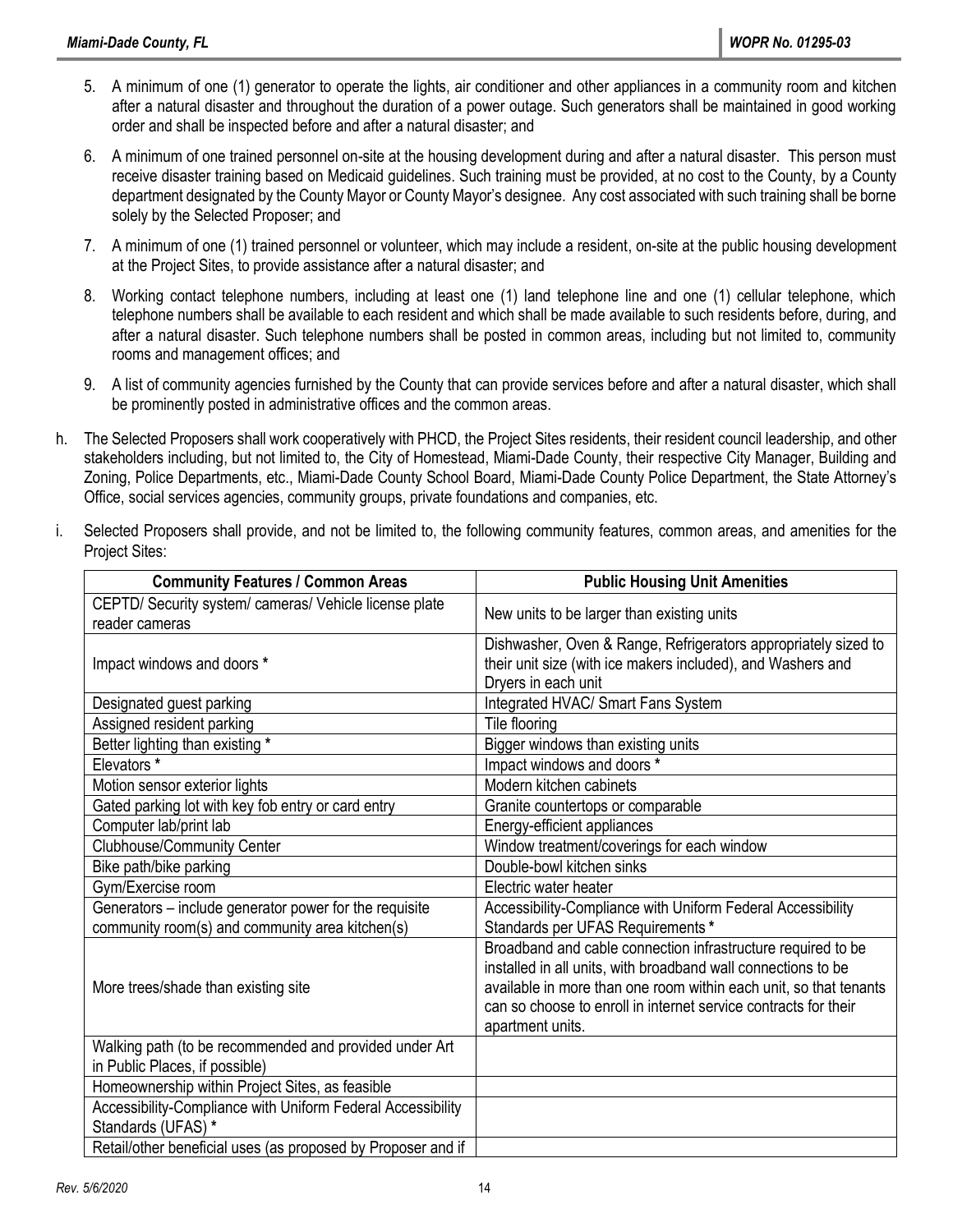| feasible for each Project Site)                             |  |
|-------------------------------------------------------------|--|
| Broadband connection infrastructure installed in all common |  |
| areas, along with reasonable wireless internet options      |  |
| installed and activated and internet service made available |  |
| to all residents and guests in the common areas.            |  |

\*As per applicable Codes

- j. The Selected Proposers shall also provide the following miscellaneous services at the Project Sites:
	- 1. Hiring opportunities for eligible residents and business for the Project as per HUD's Section 3 requirements.
	- 2. Adequate maintenance staff for regular and timely maintenance.
	- 3. Pest Control.
	- 4. Coordinate with County, City and other applicable agencies to provide traffic related improvements (e.g., traffic lights, buses, etc.).
	- 5. Assist and coordinate with police, residents, PHCD, other applicable agencies to provide a Neighborhood Crime Watch.
	- 6. Cooperate with PHCD, the Project Sites residents, their Resident Council Leaders, and other stakeholders including the City of Homestead, Miami-Dade County, their respective City Manager, Building and Zoning, Police Departments, etc., Miami-Dade County School Board, Miami-Dade County Police Department, the State Attorney's Office, social services agencies, community groups, private foundations and companies, etc.
	- 7. Assist and coordinate with residents and PHCD to provide detailed instructions, information and meetings for the Project Sites residents, to aid them in their transition to the new replacement RAD units and as otherwise required.
	- 8. Assist and coordinate with residents and PHCD to provide Homeownership Workshops.
- k. The Selected Proposer for each group shall also hold a series of meetings in consultation with and at the direction of PHCD, to review all aspects of their development approach with residents and to obtain their input. Issues to be discussed shall include: project schedule, design (including unit interior, exterior, air conditioning and other building systems, materials, accessible units, common areas, Project Sites and parking, (CPTED), security systems, landscaping, amenities and features, construction, phasing, resident transfer to temporary and/or new units and expenses (to be paid by the Selected Proposer), services to be maintained during construction, property management, resident leases, HUD's Section 3, job training and opportunities, services, programs, RAD requirements and any other pertinent issues. The Selected Proposer shall also provide residents with updates on the progress of the Project.
- l. All Project Sites' public housing residents will have RAD resident rights, which include the guaranteed right to occupy new public housing/RAD units without further rescreening once they are completed. Proposers shall use existing number of public housing units for each corresponding site as the minimum number of public housing/RAD units that will be replaced (one-for-one replacement is required). Additionally, Proposers shall assume that the same percentage of bedroom counts as currently exists in the units is to be provided for the new public housing replacement units **(see chart below).** When necessary, the Selected Proposers will be required to provide right-size units, accommodating an existing resident household's legitimate and PHCD-approved need for a larger bedroom count unit in their new replacement unit. Similarly, smaller bedroom count units are to be provided as the new replacement unit for a resident household whose lease-based household size is smaller than the current unit they reside in.

| <b>Development</b><br><b>Name</b>    | <b>Address</b> | Folio No.                                                | County<br><b>Commission</b><br><b>District</b> | <b>Municipality</b> | <b>Bedroom</b><br><b>Mix</b> | Existing<br><b>Stories</b> | Number   Current  <br>of Units | <b>Example 2</b> Toning (acres) | <b>Site</b><br><b>Size</b> | <b>Opportunity Zone</b><br><b>Census Tract</b> |
|--------------------------------------|----------------|----------------------------------------------------------|------------------------------------------------|---------------------|------------------------------|----------------------------|--------------------------------|---------------------------------|----------------------------|------------------------------------------------|
|                                      |                |                                                          |                                                | <b>GROUP 1</b>      |                              |                            |                                |                                 |                            |                                                |
| *West<br>Homestead<br><b>Gardens</b> | 345 SW 5 ST    | 10-7813-045-0080<br>10-7813-049-0200<br>10-7813-049-0190 | 9                                              | Homestead           | (7) 0-BR<br>$(5) 1-BR$       |                            | 12                             | <b>SWPUN-</b><br>nmu            | 0.66                       | Census Tract<br>113.00                         |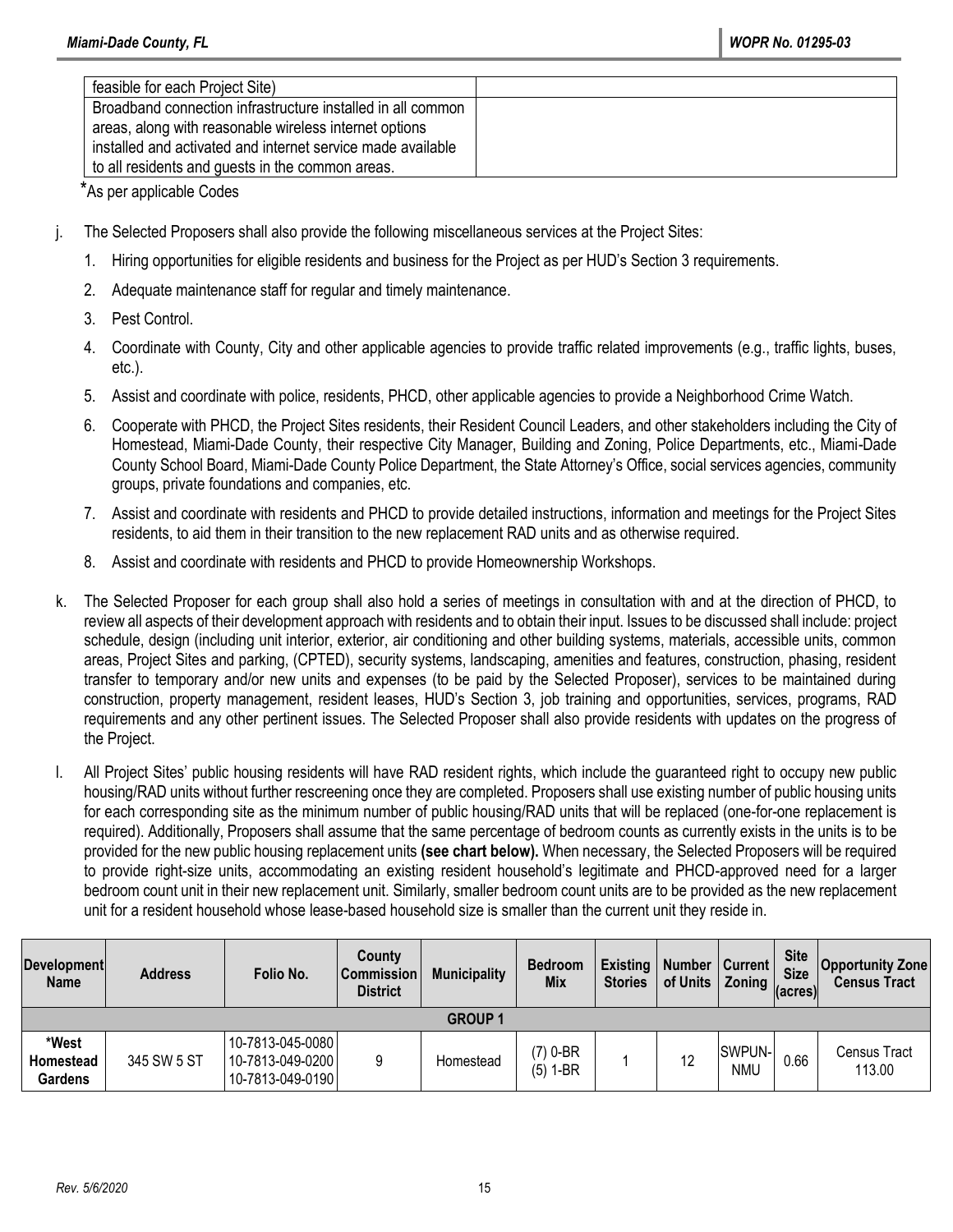| *Homestead<br>Village          | 451 SW 4 ST      | 10-7813-043-0120<br>10-7813-043-0130<br>10-7813-043-0140<br>10-7813-043-0270<br>10-7813-043-0260<br>10-7813-043-0250<br>10-7813-043-0240<br>10-7813-043-0300<br>10-7813-043-0310<br>10-7813-043-0320<br>10-7813-043-0330                                                                                                                                                                                                                                                                                                             | $\boldsymbol{9}$ | Homestead      | $(8)$ 3-BR<br>$(3)$ 4-BR                | $\mathbf 1$  | 11 | SWPUN-<br><b>NMU</b> | 1.57  | Census Tract<br>113.00 |
|--------------------------------|------------------|--------------------------------------------------------------------------------------------------------------------------------------------------------------------------------------------------------------------------------------------------------------------------------------------------------------------------------------------------------------------------------------------------------------------------------------------------------------------------------------------------------------------------------------|------------------|----------------|-----------------------------------------|--------------|----|----------------------|-------|------------------------|
|                                |                  |                                                                                                                                                                                                                                                                                                                                                                                                                                                                                                                                      |                  | <b>GROUP 2</b> |                                         |              |    |                      |       |                        |
| Heritage<br>Village 1          | 26801 SW 142 AVE | 30-6934-012-0010<br>30-6934-012-0020<br>30-6934-012-0030<br>30-6934-012-0040<br>30-6934-012-0050<br>30-6934-012-0060<br>30-6934-012-0070<br>30-6934-012-0120<br>30-6934-012-0130<br>30-6934-012-0140<br>30-6934-012-0150<br>30-6934-012-0160<br>30-6934-012-0170<br>30-6934-012-0180<br>30-6934-012-0190<br>30-6934-012-0200<br>30-6934-012-0210<br>30-6934-012-0220<br>30-6934-012-0080<br>30-6934-012-0090<br>30-6934-012-0110<br>30-6934-012-0290<br>30-6934-012-0280<br>30-6934-012-0270<br>30-6934-012-0260<br>30-6934-012-0230 | $9\,$            | Unincorporated | $(5)$ 3-BR<br>$(16)$ 4-BR<br>$(5)$ 5-BR | 1            | 26 | NCUC/<br>UC-R        | 5.82  | Not Applicable         |
| Heritage<br><b>Village 2</b>   | 14070 SW 269 TER | 30-6934-013-0010<br>30-6934-013-0020<br>30-6934-013-0030<br>30-6934-013-0040<br>30-6934-013-0050<br>30-6934-013-0060<br>30-6934-013-0070<br>30-6934-013-0080<br>30-6934-013-0090<br>30-6934-013-0100<br>30-6934-013-0110<br>30-6934-013-0120<br>30-6934-013-0130<br>30-6934-013-0140<br>30-6934-013-0150<br>30-6934-013-0160<br>30-6934-013-0170<br>30-6934-013-0180                                                                                                                                                                 | $9\,$            | Unincorporated | $(18)$ 3-BR<br>$(8)$ 4-BR               | $\mathbf{1}$ | 26 | NCUC/<br>UC-R        | 4.59  | Not Applicable         |
| <b>Moody</b><br><b>Gardens</b> | 26804 SW 135 AVE | 30-6935-012-0020                                                                                                                                                                                                                                                                                                                                                                                                                                                                                                                     | 9                | Unincorporated | $(20)$ 0-BR<br>$(14) 1-BR$              | 1            | 34 | RU-3M                | 13.13 | Not Applicable         |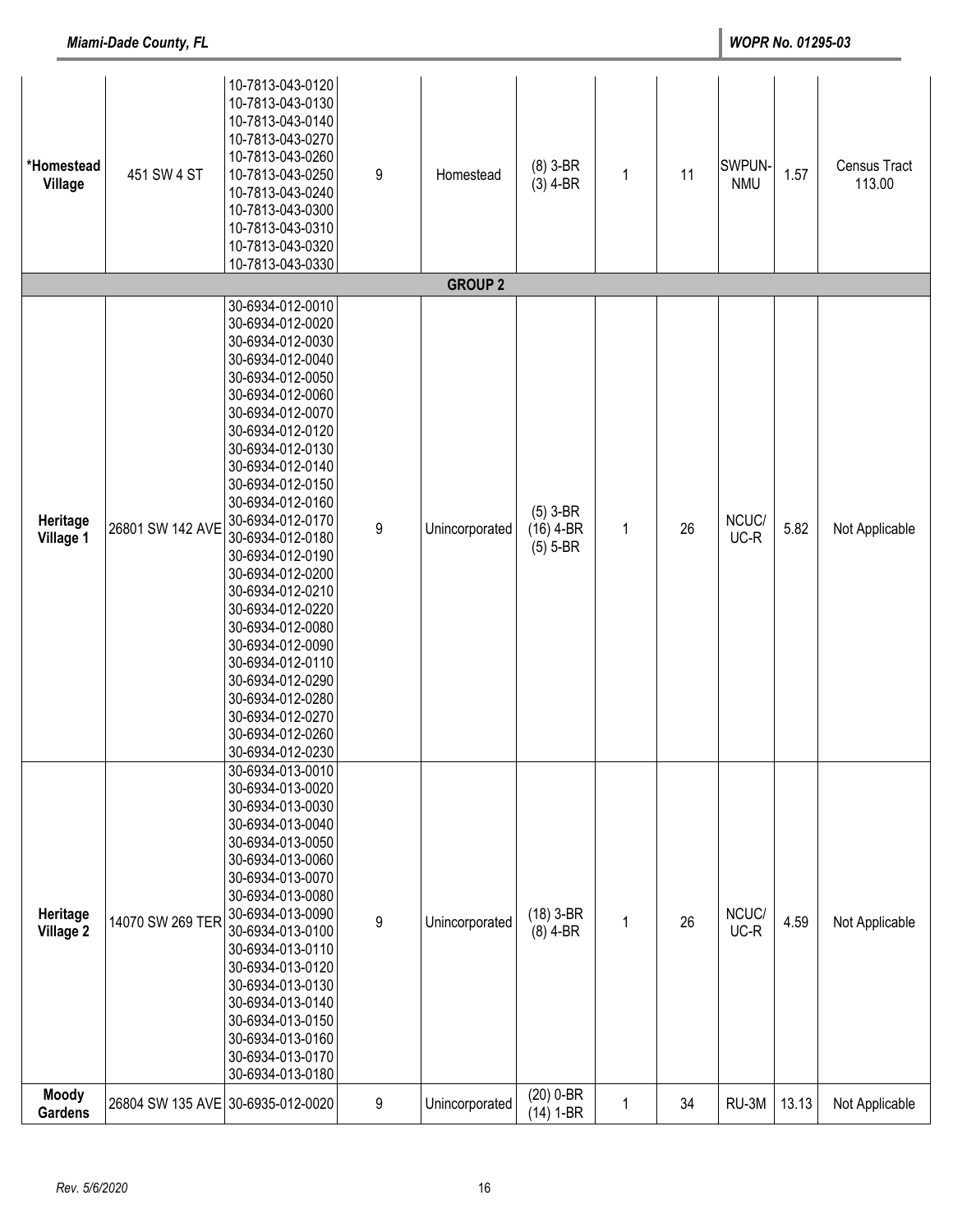| <b>Moody</b><br>Village | 26900 SW 135 AVE 30-6935-012-0010 |                                      | Unincorporated | (13) 2-BR<br>$(38)$ 3-BR<br>(13) 4-BR |    | 64  | RU-3B | 3.38 | Not Applicable               |
|-------------------------|-----------------------------------|--------------------------------------|----------------|---------------------------------------|----|-----|-------|------|------------------------------|
|                         |                                   |                                      | <b>GROUP 3</b> |                                       |    |     |       |      |                              |
| <b>Palm Court</b>       | 930 NW 95 St.<br>860 NW 95 ST     | 30-3102-000-0240<br>30-3102-000-0340 | Unincorporated |                                       |    | 88  | UC-MC | .39  | <b>Census Tract</b><br>10.05 |
| Palm Towers             | 950 NW 95 St.                     | 30-3102-000-0250                     | Unincorporated |                                       | 11 | 103 | UC-MC | 2.25 | <b>Census Tract</b><br>10.05 |

#### *Notes:*

- **\*** City of Homestead Southwest Master Plan is a guiding document for the redevelopment of these sites, with a current zoning designation requiring mixed-use developments and allowing for low-density development. (See Southwest Master Plan here: <https://www.cityofhomestead.com/DocumentCenter/View/1985> )
- m. Proposers shall make their own evaluation and determination of proposed number of overall units (in addition to the public housing units), for Affordable Housing units, Workforce housing and market rate units, and other uses to achieve the required mixed-income approach. However, preference will be given to proposals that maximize density within the context of features of the surrounding community.
- n. The design of the Project for each group shall include CPTED strategies, in addition to meeting with police and others who can provide beneficial input for additional crime prevention initiatives. Actual site-specific design strategies are to be called out in proposals. This requirement is not satisfied by only providing a CPTED services proposal or concepts outline from a CPTED design professional or consultant.
- o. On October 29, 2019, the Board adopted Resolution No. R-1176-19, which established the Rental Assistance Demonstration (RAD) Education Programfor public housing residents, resident councils, the Overall Tenant Advisory Council (the jurisdiction-wide resident council in Miami-Dade County), advocates, and the community at large, the Board directed, among other things, the construction of model units on the County's public housing sites by the County or private developers competitively selected by the County that can be viewed by residents and other interested parties. Accordingly, the Selected Proposer for each group shall construct a model unit either on site or in close proximity (one mile or less) to the Project Site(s) that is fully functional and furnished. This model unit shall be constructed within 90 days of completion of consultation with residents on design of the building and units. Due to zoning changes and other governmental requirements, PHCD may extend the completion period for the model unit.
- p. Selected Proposers shall provide all other services as may be required to implement the redevelopment project in its entirety.
- q. Selected Proposers shall agree that all designs will be subject to modification in consultation with PHCD, residents and community stake holders.

### **2.3 Project Sites**

Prior to submitting Proposals, Proposers shall become familiar with the Project Sites - see corresponding Project Sites' Attachment on the below link for the overview of the properties location, existing drawings, legal description; and Boundary Surveys, when available; and conduct additional investigations and due diligence to ascertain site conditions, availability and location of utilities and connections, flood criteria/finished floor elevation requirements, zoning, and all other sites and/or project-related requirements, to ensure that the proposed Project can be built on the Project Sites within costs and schedule indicated in the Proposer's Proposal:

### See corresponding Project Sites Attachments by clicking on the following link: [Project Sites Attachments.](https://app.box.com/s/xt060nlzp91p5uufdhl6hp0jtchhn8w2)

Proposers are allowed to visit to the Project Sites; however, all visits that involve entering the property shall be arranged in coordination with PHCD. The point of contact for scheduling these visits is PHCD staff person Ms. Michelle Heath-Kerr, 786-469-4119, email: [mhkerr@miamidade.gov.](mailto:mhkerr@miamidade.gov) The County will allow visits to only one vacant unit per site, if there is a vacant unit available to be shown. Any visit is only to ascertain the Project Site's condition. Remember the Cone of Silence is in effect, so discussion regarding the solicitation is not allowed during the site visit. Copy the Clerk of the Board on all correspondence with County's personnel regarding this solicitation.

In order to expedite completion of the Projects, and/or enhance other aspects of the project, Proposers may also offer a privately-owned site for which they have site control and is within close proximity from the corresponding Project Site (maximum of 1 mile distance from a Project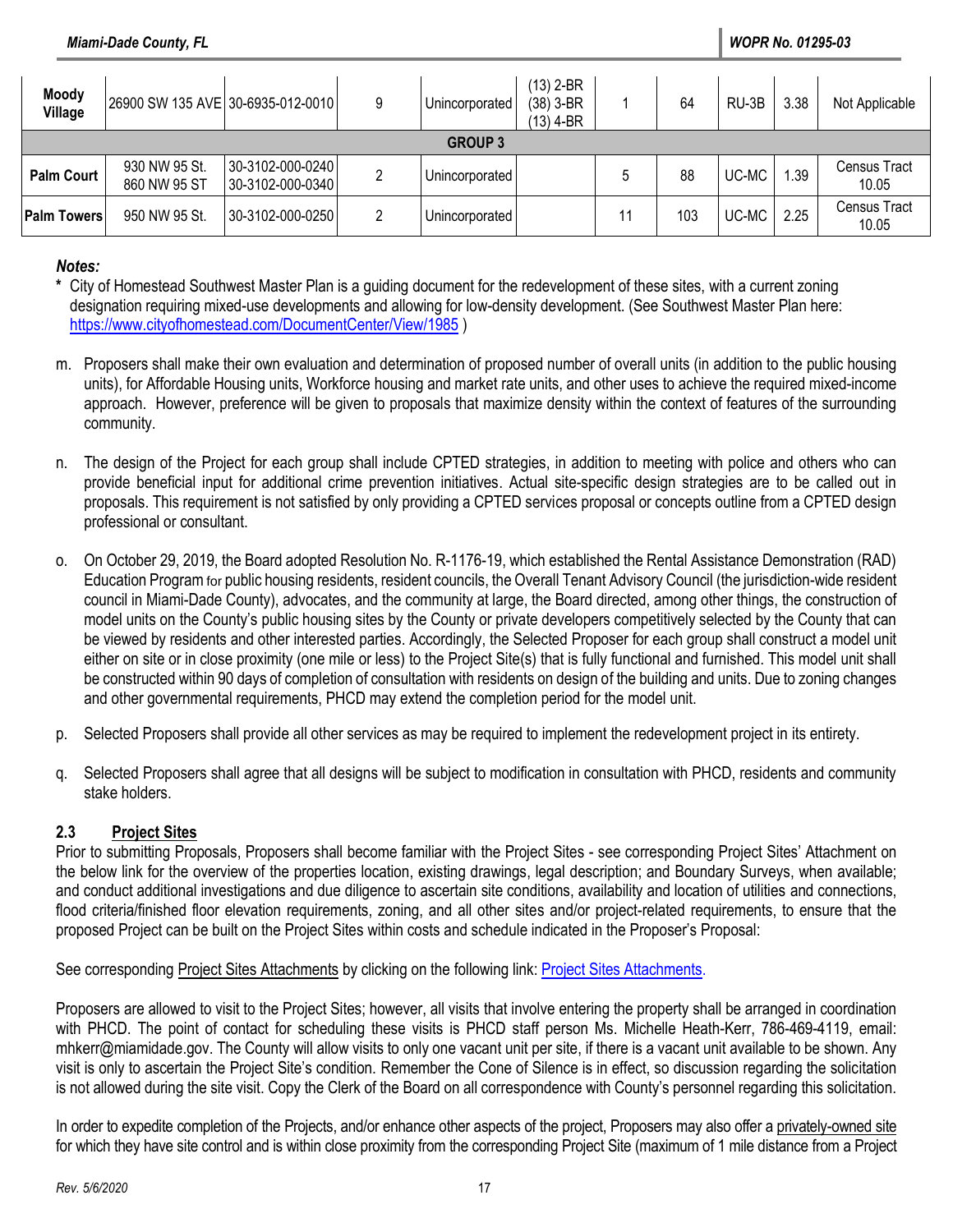Site), to be included as part of the Project. Proposers shall provide evidence that they have site control of the privately-owned site(s) and provide a brief narrative indicating how the privately-owned site(s) will expedite the Project completion, be beneficial for the residents, and/or enhance other aspects of the Project. A privately-owned site cannot include a previously awarded RAD Project Site. If a privately-owned site(s) are proposed, references to the Project Sites shall also include the privately-owned site(s).

### **2.4 Selected Proposer's Key Tasks**

The Selected Proposer for each group shall perform the following key tasks:

- a. Be responsible for identifying and obtaining funding for the Project, for all phases of the development and operation, from any of the available funding sources as indicated herein and as otherwise determined by the developer. The Selected Proposer will be responsible for taking the lead in identifying the funding sources that can be used to cover any financing gaps. The County will play an active role in helping the Selected Proposer with this task.
- b. Plan, design, expedite and obtain all permitting approvals, demolish, develop, construct, maintain, and operate the proposed Project Site consistent with stated goals and requirements of the solicitation and agreement(s) pursuant to all applicable Federal, State, and Local requirements. Additionally, provide all services required to fully implement the RAD conversion and redevelopment of the project in accordance with HUD requirements.
- c. Transfer or relocate all the affected public housing residents to the new public housing or RAD units at the proposed Project Site, once they are completed (one-for-one replacement) at the expense of the Selected Proposer. Residents of the Project Sites shall be transferred/relocated to new public housing or RAD units at the corresponding Project Sites as part of a phased redevelopment approach to allow construction of various portions of the sites, while other portions remain occupied to the greatest extent possible. Should temporary transfer or relocation to temporary housing units, including, but not limited to, hotels, be required, all costs, including, but not limited to, relocation assistance required by the Uniform Relocation and Real Property Acquisition Act of 1970, as amended, and its implementing regulations, shall be borne by the Selected Proposers. Any relocation plan must be developed in consultation with residents and be approved by PHCD.
- d. Ensure no unauthorized occupancy/use of the vacated or newly built structures, consistent with existing Federal and State laws, at the proposed Project Site. This includes providing adequate security at the Project Site; demolishing all existing structures at the Project Site in phases, immediately after the Selected Proposer transfers or relocates existing public housing residents to the new public housing or RAD units at the proposed Project Site; clearing and grading the sites subsequent to building demolition, etc.
- e. Manage and operate the proposed Project Site to promote community safety for all the residents by implementation of CPTED best practices during all phases of the project; cooperating with the Resident Council, Police, PHCD and applicable agencies; and providing adequate staff for maintenance and operation.

**Note:** For the purpose of this WOPR, Proposers should not assume that PHCD will provide Section 8 vouchers from its current pool to cover rent for relocated residents. Furthermore, proposers should not assume that the County will approve of a non-RAD Section 18 Demolition and Disposition strategy for some of the units, nor that it will approve of an allocation of non-RAD project-based Section 8 vouchers.

### **2.5 Deliverables**

Selected Proposer for each group shall provide on a timely manner all applicable plans, reports, information, documents, or any resource required for the redevelopment and operation of the proposed Project Site and/or as required by PHCD.

#### **2.6 Projected Development Schedule**

The Selected Proposer for each group shall provide a projected development schedule and timeline for the proposed Project, addressing all major milestones of development including: negotiations, site plan approval, re-zoning (if applicable), design and construction documents, building permit approvals, HUD approvals, financial closing, temporary and/or final resident transfer or relocation, construction, marketing and lease-up. An exact schedule of completion, including milestones and any possible penalties, such as liquidated damages, for failure to adhere to the schedule and other contract deliverables shall be the subject of negotiation during the process of formulating a lease agreement and/or master development agreement with the Selected Proposer for each group. Proposers should discuss any expected variances in the timeline, and must disclose of any issues, or potential matters, that might delay the Proposers from commencing with the proposed Project as envisioned, or otherwise delay the Project, such as, but not limited to, other development project undertaken by the Proposers.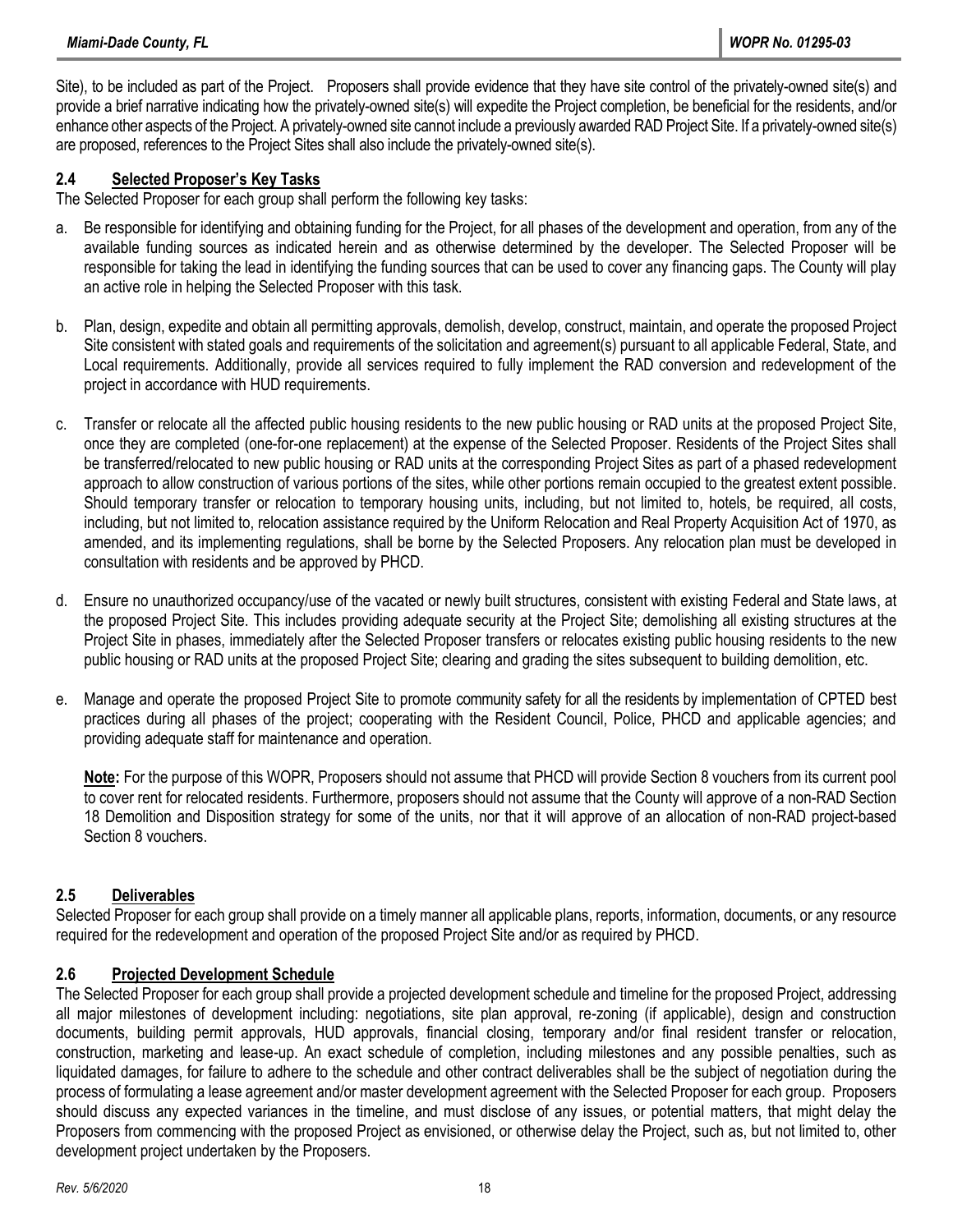# **2.7 Design and Development Guidelines**

Projects must conform to planning, zoning and building requirements of applicable local jurisdiction and requirements and other applicable Miami-Dade County requirements, requirements of the Florida Building Code, the City of Homestead Development Services Department and zoning requirements, and Miami-Dade County requirements, the requirements imposed by this Solicitation, along with any negotiated lease agreement between the County and the Selected Proposer. It should be noted that required sustainable design elements will include at least the minimum of Leadership in Energy & Environmental Design (LEED) Silver certification for new construction, Florida Green Building Coalition (FGBC) or other comparable rating system for certifying and soaring the environmental stewardship of a project. Project shall be certified by a Professional who is LEED Certified or by a similar adequate and appropriate professional.

The Projects must be visually appealing and welcoming to the entire community. They cannot be offensive or provide elements that can be determined to be obscene, annoying, degrading, distasteful, hideous, unpleasant, or hateful. The architectural design features must be a priority and include a focus on, but not be limited to, the following: 1) pedestrian safety, sufficient lighting and available open space; 2) clear and distinct pedestrian and vehicular entrances and egress; 3) residential unit arrangements that are protected from surrounding traffic noise and lights and 4) architectural creativity that enhances the neighborhood.

The County reserves the right to require modification of design elements of any of the Proposals submitted in response to this Solicitation. Such modifications can be to the façade, shape, and/or the interior space of any building included in the Projects. Modifications to designs will be done in collaboration with PHCD, and the County reserves the right to not approve modifications. All final designs will require PHCD approval.

# **2.8 Art in Public Places**

These Projects are subject to the Art in Public Places ("APP") provisions in Section 2.11.15 of the Miami-Dade County Code and Administrative Order 3-11, as managed by the Miami-Dade County Department of Cultural Affairs ("Department of Cultural Affairs") pursuant to Procedure 358 in the Miami-Dade County Procedures Manual ("Procedures Manual"). The Selected Proposer for each group shall transmit one and half percent (1.5%) of the proposed Project costs for all development on County land (as outlined in the Procedures Manual) to the Department of Cultural Affairs for the implementation of the APP program. The Selected Proposers are required to work collaboratively with the Department of Cultural Affairs on the implementation of the APP program pursuant to the requirements of said program. The referenced documents can be accessed at:

[https://library.municode.com/fl/miami\\_-\\_dade\\_county/codes/code\\_of\\_ordinances](https://library.municode.com/fl/miami_-_dade_county/codes/code_of_ordinances) <http://www.miamidade.gov/ao/home.asp?Process=alphalist> <http://intra.miamidade.gov/managementandbudget/library/procedures/358.pdf>

### **2.9 Sustainable Buildings Program**

The Selected Proposers shall cooperate and cause its contractors and consultants to cooperate with the County's Sustainability Manager in order to incorporate green building practices into the planning and design of the Capital Improvements pursuant to County Ordinance No. 07-65 concerning the County's Sustainable Buildings Program. The Selected Proposers shall, in each of its contracts and subcontracts, include a provision that the contractor, subcontractor and/or sub-consultant shall comply with all requirements of the County's Sustainable Building Program. The terms for compliance with the County's Sustainable Buildings Program will be negotiated at the time of the award of the contract. Furthermore, energy-efficient reflective roofs or green roofs are required per Resolution No. R-1103-10. The applicant will adhere to all the requirements of said ordinances and resolutions.

# **2.10 Assessment of Project Sites**

Prior to submitting their proposals, Proposers shall become familiar with the project sites and conduct additional investigations and due diligence to ascertain site conditions, availability and location of utilities and connections, flood criteria/finished floor elevation requirements, zoning, and all other sites and/or project-related requirements, to ensure that the proposed project can be built on the sites within costs and schedule indicated in the Proposer's proposal. All due diligence pre-development costs are to be carried by the Selected Proposers.

### **2.11 Proposer's Certification**

By submitting its proposal, Proposer certifies that the information contained in its proposal has been carefully reviewed, is accurate and that the proposed development can be completed in its entirety, (including schedule and budget) in accordance with the proposal submitted to the County.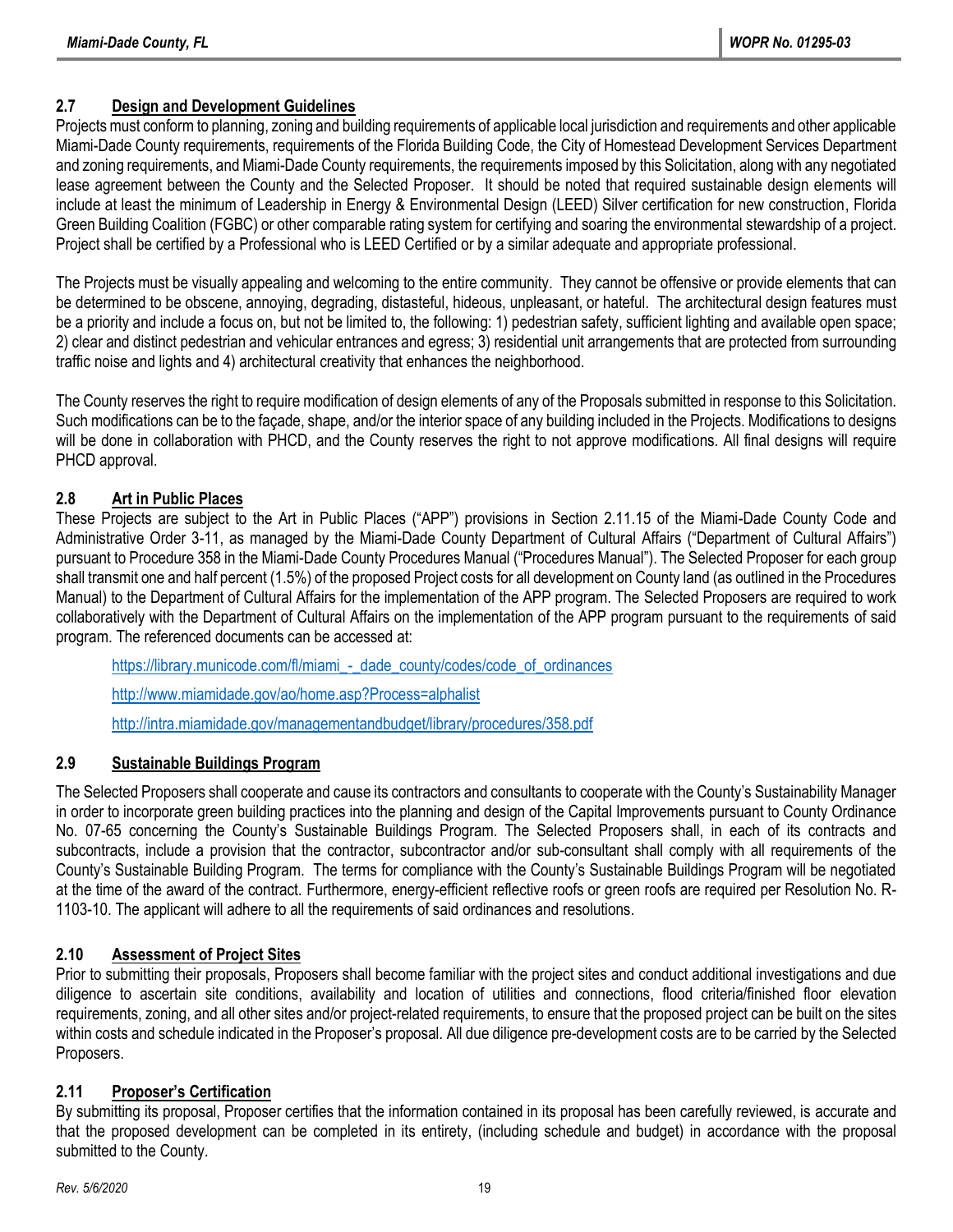# **2.12 Environmental**

The County and those Proposers awarded a development rights, shall work together in obtaining HUD Environmental Clearances for the property under this WOPR pursuant to 24 CFR parts 50 or 58, as applicable. See corresponding Project Sites Attachments, including Environmental Reports, and DERM Memorandum, when available, by clicking on the following link[: Project Sites Attachments.](https://app.box.com/s/xt060nlzp91p5uufdhl6hp0jtchhn8w2)

The Selected Proposer for each group will be responsible to perform its due diligence environmental site analysis and obtain the Environmental Site Assessment (ESA) reports for sites where reports are not available through this WOPR, and pay for all, or any further environmental assessments/testing, and source removal, as required by Miami-Dade County Regulatory and Economic Resources (RER) / Department of Environmental Management (DERM). Selected Proposers are responsible to submit all ESA reports it conducts for DERM review and DERM recommendations.

# **2.13 RAD Application and Approval**

Pursuant to Resolution No. R-1240-18, PHCD submitted a RAD Portfolio application to HUD on December 13, 2018. PHCD has received correspondence from the U.S. Department of Housing and Urban Development (HUD), dated March 22, 2019, indicating award of the RAD Portfolio Award (See corresponding Project Sites Attachments, which include the HUD Correspondence with the CHAP Award Letter from HUD, by clicking on the following link[: Project Sites Attachments.](https://app.box.com/s/xt060nlzp91p5uufdhl6hp0jtchhn8w2))

**Notes**: The corresponding RAD contract rents for each Project is indicated on Exhibit A of HUD correspondence, at the end of the award letters. The award of a development contract resulting from a RAD CHAP awarded by HUD is subject to approval of the Board of County Commissioners. However, the County reserves the right to proceed with the Project with the Selected Proposer for that group under a mixed-income and mixed-finance approach, or other affordable housing development approach, should RAD approval by the Board or HUD not be granted for the Project. PHCD will apply for CHAPs for **West Homestead Gardens & Homestead Village, Heritage Village 1, Heritage Village 2, Moody Gardens, Moody Village, and Palm Court & Palm Towers** via future applications to HUD.

# **2.14 Budget/Funding**

It is important to note that County funding sources may be available, only after Selected Proposers have aggressively pursued all other available funding sources. The referenced funding from the County will be considered part of the gap financing needed.

All Proposers' financing plan for each group must be able to be scored based on viability, without the nine percent (9%) tax credits or the County's documentary stamps surtax program funds, as such funds may not be available. The County is seeking Proposers to submit Proposals offering a mixed-income, and mixed-finance approach to development, which will also incorporate the HUD RAD program, as required for this solicitation. This approach is authorized by the federal regulations governing the County's housing programs, including public housing.

This WOPR is subject to the budget and fiscal provisions under which the County operates. The Selected Proposers will be required to follow RAD regulations and all other funding source requirements.

# **2.15 Land Ownership, Land Use and Property Management**

The County will retain a fee ownership in all project sites. The Project Sites will be leased to the Selected Proposer for each group under a long-term ground lease agreement. Management agreements and processes for the completed projects will be subject to review, approval, and oversight by PHCD. Any proposed homeownership components will need to take into account the County's fee ownership of the land. The County will also require a Right of First Refusal and Purchase Option be negotiated as part of an agreement to award a site to a Selected Proposer.

# **2.16 Payments to the County**

The Selected Proposers shall pay to the County for the use of the Project Sites, for the County's participation in the development process, and for the value of the land and RAD subsidies as components of the project, through commitments to provide the County with shares of different revenue and income streams, including those coming from the project components built on any privately-owned site(s) (referenced in Section 2.1 & 2.3 of this WOPR), as noted below and indicated in **Form 1 - Revenue and Income Streams Proposal** including but not limited to:

### 1) Ground Lease payments

The Ground Lease payments shall be payable for the period between entering into the lease agreement with the County, after the approval by the Board of County Commissioners, and the end of the resulting ground lease agreement. The first payment shall be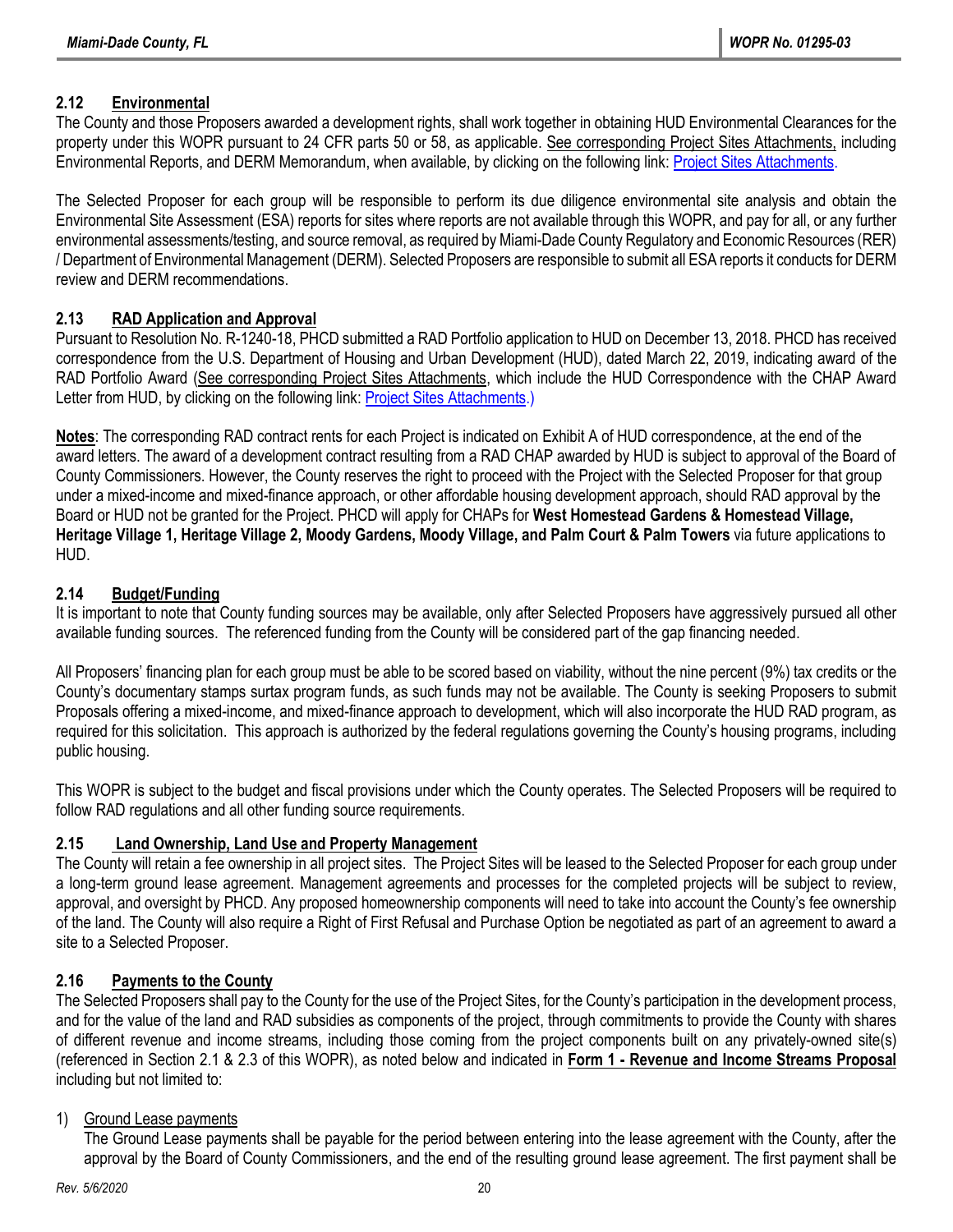due at the Financial Closing date (not applicable to private land as described in Section 2.3). Capitalized lease payments and annual lease payments are to be considered.

#### 2) Share of Revenues/ Net Cash Flow

After stabilization period, about one year after issuance of Certificate of Occupancy, and through the termination date of the ground lease agreement, the Selected Proposer for each group shall pay to the County a share of revenues/net cash flow in accordance with the terms of the resulting agreement. This shall apply to revenues from all components of a project, including the non-RAD units.

### 3) Percentage of Developer Fees

The Selected Proposers shall pay the County a percentage of developer fees at a minimum of thirty percent (30%) of developer fees. Additional percentage above thirty percent (30%) is at the discretion of the Proposers and should be included in their Proposals. Developer fees shall be in accordance with Safe Harbor Standards.

#### 4) Davis-Bacon Review Fee

The Selected Proposer for each group is required to pay \$1,700 per month for the Davis-Bacon Compliance Review fee during all phases of construction of the Project Sites.

### 5) Other Payments

The Selected Proposers may propose to pay to the County other revenue and income streams participation, including a percent of revenues from any refinance, cash-out or sale event. The County reserves the right to negotiate these and any other proposed payments and will make an agreement on such payments a condition to proceeding with the project with the Selected Proposers.

### **2.17 Personnel, Services and Bonding Requirements**

In addition to services required for architectural/engineering, financial, legal, property management, transfer/relocation, zoning and any other required services to fully implement the required redevelopment, the awarded developer for each group, subject to PHCD and HUD approval, shall procure a general contractor (using a competitive low-bid process or submission of identity of interest waiver when the contractor is affiliated with Proposer) that has the experience, bonding and Insurance capacity to build the proposed project. Bonds and Insurance shall comply with the standards outlined in Exhibit E, herein.

For projects which involve construction or rehabilitation work, the County requires the Developer to provide the County with a Payment and Performance Bond in the full amount of the construction contract, naming the County as a dual oblige. For projects which involve construction or rehabilitation work on County-owned property, the County shall require, at least ten (10) days' prior to the commencement of any construction work on the property and to the purchase and delivery of any materials, equipment or supplies for construction, a payment and performance bond that meets the requirements set forth in section 255.05, Florida Statutes, which bond shall be in the full amount of the construction costs of all of the improvements to be undertaken on County-owned property and shall cover all contractors, subcontractors, or materials providers downstream from the Developer, including but not limited to the General Contractor. The payment and performance bond shall name the Developer as the principal and the County as a dual oblige. In lieu of applicant providing a Payment and Performance Bond, the County may, at its sole and absolute discretion, accept an alternative form of security permitted pursuant to section 255.05(6), Florida Statutes, in an amount to be determined by the County, in its sole and absolute discretion. However, the County shall in no event be required to accept any alternative to the Payment and Performance Bond.

### **2.18 Real Property Taxes and Charges**

As County-owned property, the Sites are currently not subject to real estate taxes, except to the extent the Site(s) consists of privatelyowned real estate property. However, such tax exemption may not be available during or after completion of any development project by the Selected Developer. It is the responsibility of the Selected Proposers, in conjunction with its legal counsel, to determine any and all tax consequences which may arise due to the Selected Proposers developing the project on County-owned land. The County makes no representations or warranties as to the continued availability of any exemption or tax benefit, or to the Selected Proposers' ability to receive any such exemption or benefit.

### **2.19 CareerSource South Florida**

CareerSource South Florida (formerly known as the First Source Hiring Referral Program). Where applicable, pursuant to section 2- 2113 of the Code of Miami-Dade County and Miami-Dade County Implementing Order No. 3-58, for all contracts for goods and services, the Selected Proposers, prior to hiring to fill each vacancy arising under a County contract shall (1) first notify the CareerSource South Florida , the designated Referral Agency, of the vacancy and list the vacancy with CareerSource South Florida according to the Code, and (2) make good faith efforts as determined by the County to fill a minimum of fifty percent (50%) of its employment needs under the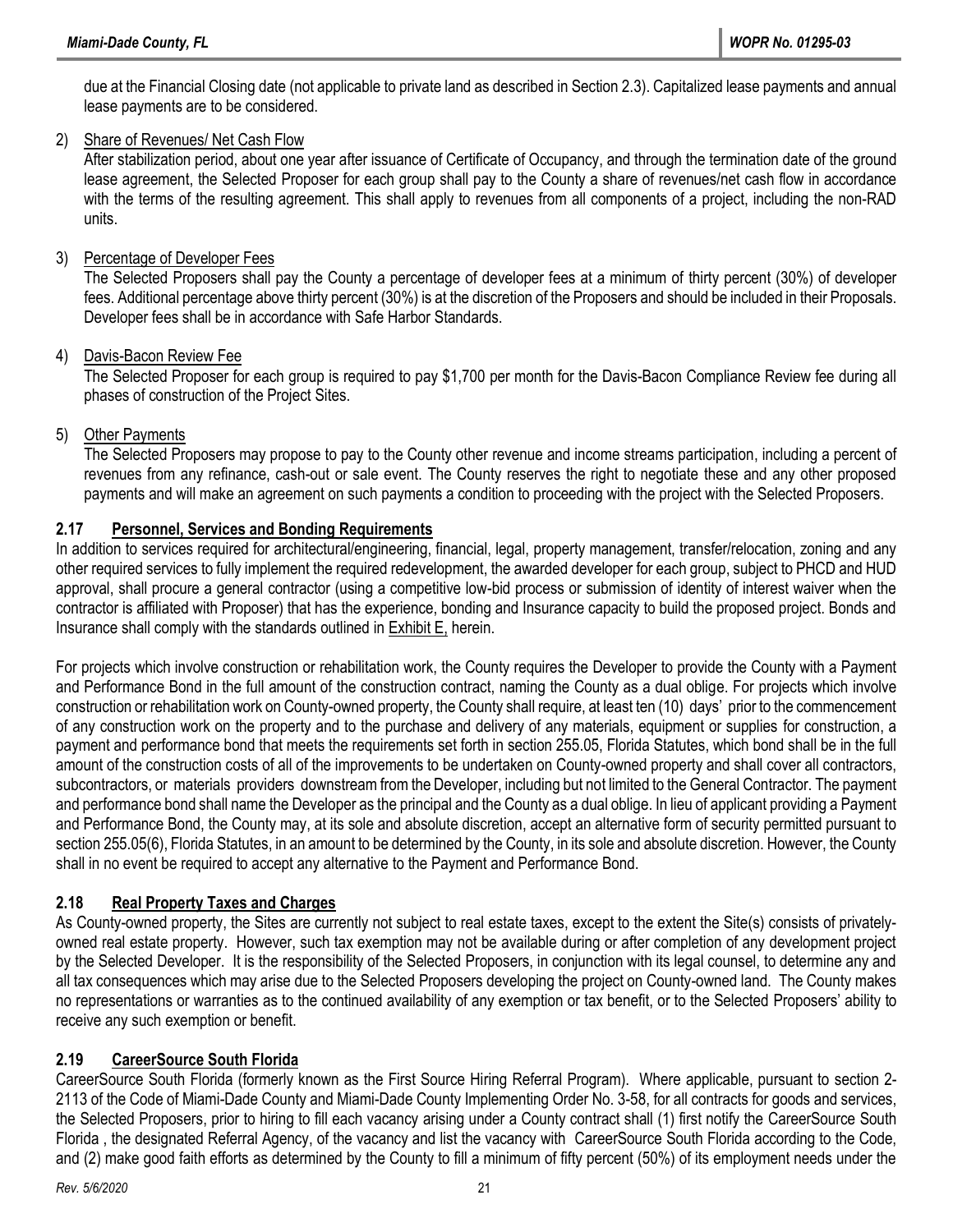County contract through CareerSource South Florida . If no suitable candidates can be employed after the Referral Period of three (3) to five (5) business days, the successful proposer is free to fill its vacancies from other sources. The Selected Proposers will be required to provide quarterly reports to the CareerSource South Florida indicating the name and number of employees hired in the previous quarter, or why referred candidates were rejected. Sanctions for non-compliance shall include, but not be limited to: (i) suspension of contract until the contractor performs obligations, if appropriate; (ii) default and/or termination; and (iii) payment of \$1,500.00/employee, or the value of the wages that would have been earned given the non-compliance, whichever is less. Registration procedures and additional information regarding the program are available at [www.careersourcesfl.com](http://www.careersourcesfl.com/) or by contacting the CareerSource South Florida at (305) 594-7615.

#### **2.20 Sea Level Rise**

In accordance with Resolution R-451-14, the Selected Proposers shall be required to consider sea level rise projections and potential impacts as best estimated at the time of the Projects, using regionally consistent unified sea level rise projections and sea level rise data mapping websites, during all project phases including but not limited to planning, design, and construction, to ensure that the Projects will function properly for fifty (50) years or the design life of the projects, whichever is greater.

### **2.21 Additional Information**

All information indicated in this WOPR and other sources are for the convenience of Proposer's initial review and planning purposes only. It is the Proposers responsibility to perform additional detailed reviews and any other due diligence required in determining and verifying project information including but not limited to zoning, possible density, historic designations (if applicable), land use restrictions, acreage, etc. Any references to Resolutions, County Code, etc. shall not be to the exclusion of any other applicable requirements.

#### **3.0 RESPONSE REQUIREMENTS FOR PROPOSERS**

#### **3.1 Submittal Requirements**

In response to this Solicitation, Proposer should **complete and return the entire Proposal Submission Package** as indicated below. Proposers should carefully follow the format and instructions outlined therein. All documents and information must be fully completed and signed as required and submitted in the manner described. The proposal shall be written in a clear and concise manner (page count has been included) in the form and format as indicated herein and in sufficient detail to permit the County to conduct a meaningful evaluation of the proposed services and WOPR requirements. However, information not requested in the WOPR or overly elaborate proposals are not requested or desired.

- One (1) original submittal in a 3-ring binder with tabs as indicated herein. Provide a divider for each tab, in color.
- Six (6) copies of the submittal in a 3-ring binder with tabs as indicated herein. Provide a divider for each tab, in color.
- Ten (10) thumb drives of the submittal.

For each item requiring a response, Proposer's proposal shall indicate the requirement (in the same manner as indicated in the WOPR) and the Proposer response to the item.

Proposers can only submit proposals for **one group**. **Proposers that submit proposals selecting more than one Project Site/ Group may be found non-responsive.**

#### **3.2 Proposal Submittal Form, Cover Page of Proposal**

Complete and sign the Proposal Submittal Form (by Proposer or representative of the Proposer who is legally authorized to enter into a contractual relationship in the name of the Proposer) as required.

#### **3.3 Proposer Information**

Complete Proposer Information section following the requirements indicated therein and provide responses to the questions with specificity and detail (single spaced and 11-point font size).

#### **3.4 Affidavits/Acknowledgements**

Complete and sign the following:

- a. Lobbyist Registration for Oral Presentation (Notarize and Sign)
- b. Subcontracting Form
- c. Contractor Due Diligence Affidavit (Notarize and Sign)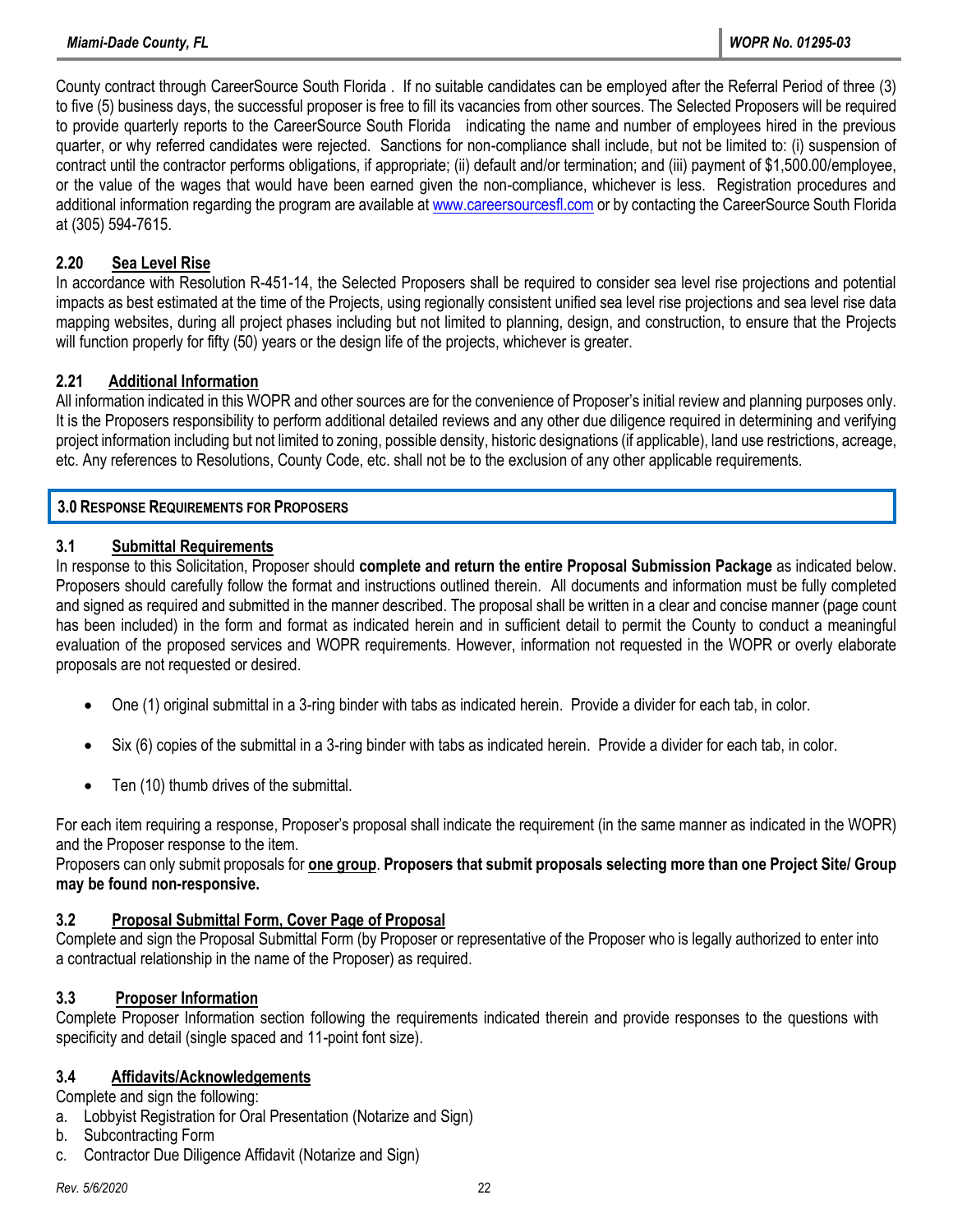- d. Form 2 RFTE Program Responsible Contractor/Subcontractor Affidavit Form (RFTE 1) (Notarize and Sign)
- e. Exhibit A HUD-5369-B, Instructions to Offerors, Non-Construction & HUD-5369-C, Certifications and Representations of Offerors, Non-Construction Contract
- f. Exhibit B Section 3 Requirements for Procurement Contracts, Document 00400 Section 3 Economic Opportunity and Affirmative Marketing Plan, Document 00450 – Contractor/Subcontractor Estimated Project Work Force Breakdown; and Document 0200-Section 3 Business Preference Claim Form (Only if claiming Section 3 preference).
- g. Exhibit C HUD-5370 General Conditions for Construction Contracts Public Housing Programs
- h. Suspension and Debarment Certification Form
- i. Byrd Anti-Lobbying Amendment Certification Form

#### *Note 2: For Forms that require to be notarized, Proposers must fill, print, notarize, scan (PDF), and submit with their proposals.*

#### **3.5 Form 1 – Revenue and Income Streams Proposal**

Complete following the requirements therein. This Form 1 shall be submitted at the same time the proposal is submitted, indicating the Group. It will not be accepted after the Proposal Due Date. Failure to submit this Form 1 may result in the Proposal being deemed nonresponsive.

#### *Note 3: Please refer to the front cover of this solicitation for submission instructions. This is a sealed Solicitation.*

#### **4.0 EVALUATION PROCESS**

#### **4.1 Review of Proposals for Responsiveness**

Each proposal will be reviewed to determine if the proposal is responsive to the submission requirements outlined in this Solicitation. A responsive proposal is one which follows the requirements of this Solicitation, includes all documentation, is submitted in the format outlined in this Solicitation, is of timely submission, and has the appropriate signatures as required on each document. Failure to comply with these requirements may result in the proposal being deemed non-responsive.

#### **4.2 Evaluation Criteria**

Proposals will be evaluated by a Competitive Selection Committee which will evaluate and rank proposals by Groups based on criteria listed below. The Competitive Selection Committee will be comprised of appropriate County personnel from various Departments with the appropriate experience and/or knowledge, striving to ensure that the Competitive Selection Committee is balanced with regard to both ethnicity and gender. The evaluation criteria are itemized with their respective weights for a maximum total of one thousand (1000) points per Competitive Selection Committee member, with thirty (30) additional points being available for bonus criteria, as indicated below:

| <b>Technical Criteria</b>                                                                                                                                                                                                                             | <b>Points</b> |
|-------------------------------------------------------------------------------------------------------------------------------------------------------------------------------------------------------------------------------------------------------|---------------|
| Proposed design and development concept for the project and its compatibility to the community and its residents,<br>$1_{-}$<br>proposed amenities (Proposer Information Section 3), inclusive of massing, renderings and other architecture details. | 150           |
| 2. Innovative materials and cost-reducing construction systems approach (Proposer Information Section 3).                                                                                                                                             | 20            |
| Sustainability-focused approach in project design, building systems and site resiliency approach (Proposer Information<br>3.<br>Section 3).                                                                                                           | 50            |
| 4. Project phasing, resident transfer or relocation and project development schedule/realistic timeline (Proposer<br><b>Information Section 3).</b>                                                                                                   | 150           |
| 5. Proposed community and supportive services (Proposer Information Section 6).                                                                                                                                                                       | 100           |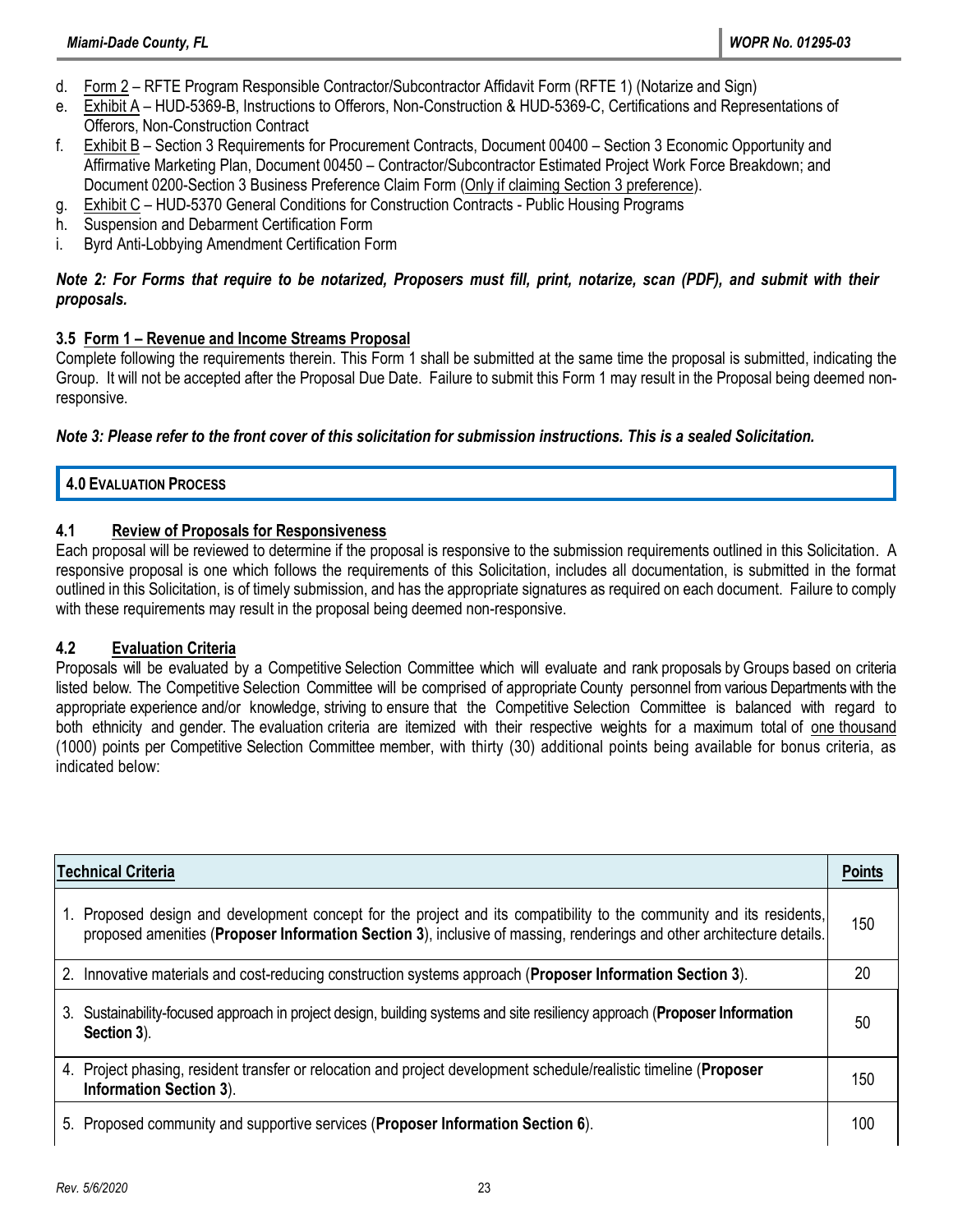| 6. Proposed CPTED best practices in the proposed development (Proposer Information Section 3).                                                                                                                                                                                                                                                                                                                                                                | 30            |
|---------------------------------------------------------------------------------------------------------------------------------------------------------------------------------------------------------------------------------------------------------------------------------------------------------------------------------------------------------------------------------------------------------------------------------------------------------------|---------------|
| 7. Proposed financial strategy including funding sources from Florida Housing Finance Corporation (FHFC) and others, as<br>applicable, and firmness of financing commitments, Pro-forma, and proposed County participation in revenue and income<br>streams (Proposer Information Section 4).                                                                                                                                                                 | 150           |
| 8. Firm commitments for total number of Section 3 jobs to be created and breakdown by trade during construction and post-<br>construction, strength of evidence and documentation (Proposer Information Section 5).                                                                                                                                                                                                                                           | 90            |
| 9.<br>Identity of Certified Section 3 businesses and other certified small and minority firms, women-owned enterprises and labor<br>surplus area firms, that are part of the development team and additional firm commitment on number of participating sub-<br>contractors and suppliers that will be Certified Section 3 or other certified small and minority firms, women- owned<br>enterprises and labor surplus firms (Proposer Information Section 5). | 60            |
| 10. Workload, Staffing and Capacity (Proposer Information Section 7).                                                                                                                                                                                                                                                                                                                                                                                         | 50            |
|                                                                                                                                                                                                                                                                                                                                                                                                                                                               |               |
| <b>Technical Points</b>                                                                                                                                                                                                                                                                                                                                                                                                                                       | 850           |
| <b>Revenue Criteria</b>                                                                                                                                                                                                                                                                                                                                                                                                                                       | <b>Points</b> |
| 12. County participation in revenue and income streams (Form 1 – Revenue and Income Streams Proposal).                                                                                                                                                                                                                                                                                                                                                        | 150           |
| <b>Total Points</b>                                                                                                                                                                                                                                                                                                                                                                                                                                           | 1000          |
| <b>Bonus Criteria</b>                                                                                                                                                                                                                                                                                                                                                                                                                                         | <b>Points</b> |
| Additional Capacity Generator (Proposer Information Section 8) (YES - 20; NO - 0)                                                                                                                                                                                                                                                                                                                                                                             | 20            |
| Proposer's Section 3 Pre-Certification by PHCD (YES - 10; NO - 0)                                                                                                                                                                                                                                                                                                                                                                                             | 10            |
| <b>Total Bonus Points</b>                                                                                                                                                                                                                                                                                                                                                                                                                                     | 30            |

Note: Pursuant to Section 3 of the Housing and Urban Development Act of 1968, as amended, 12 USC § 1701u ("Section 3"), Proposers pre-certified by PHCD as a Section 3 business are eligible to receive ten (10) bonus points. Proof of certification shall be submitted with proposal. A Proposer must be certified by PHCD by the proposal due date and must comply with the requirements of Exhibit B, Document 00200, Section 3 Business Preference Claim Form to qualify for the preference.

### **4.3 Oral Presentations**

Upon evaluation of the criteria indicated above, rating and ranking, the Competitive Selection Committee may, only in the most extenuating circumstances, choose to conduct an oral presentation with the Proposer(s) which the Competitive Selection Committee deems to warrant further consideration based on, among other considerations, scores in clusters and/or maintaining competition. (See Affidavit – "Lobbyist Registration for Oral Presentation" regarding registering speakers in the proposal for oral presentations.) Upon completion of the oral presentation(s), the Competitive Selection Committee will re-evaluate, re-rate and re-rank the proposals remaining in consideration based upon the written documents combined with the oral presentation.

### **4.4 Local Certified Veteran Business Enterprise Preference**

Not applicable.

# **4.5 Revenue and Income Streams Evaluation**

The revenue and income streams proposal will be evaluated subjectively in combination with the technical proposal, including an evaluation of how well it matches Proposer's understanding of the County's needs described in this Solicitation, the Proposer's assumptions, and the value of the proposed services. The revenue and income streams evaluation is used as part of the evaluation process to determine the highest ranked Proposer. The County reserves the right to negotiate the final terms, conditions and revenue and income streams of the contract as may be in the best interest of the County, and terms may differ from the terms the Selected Proposer outlines in their proposal.

### **4.6 Local Preference**

Not applicable.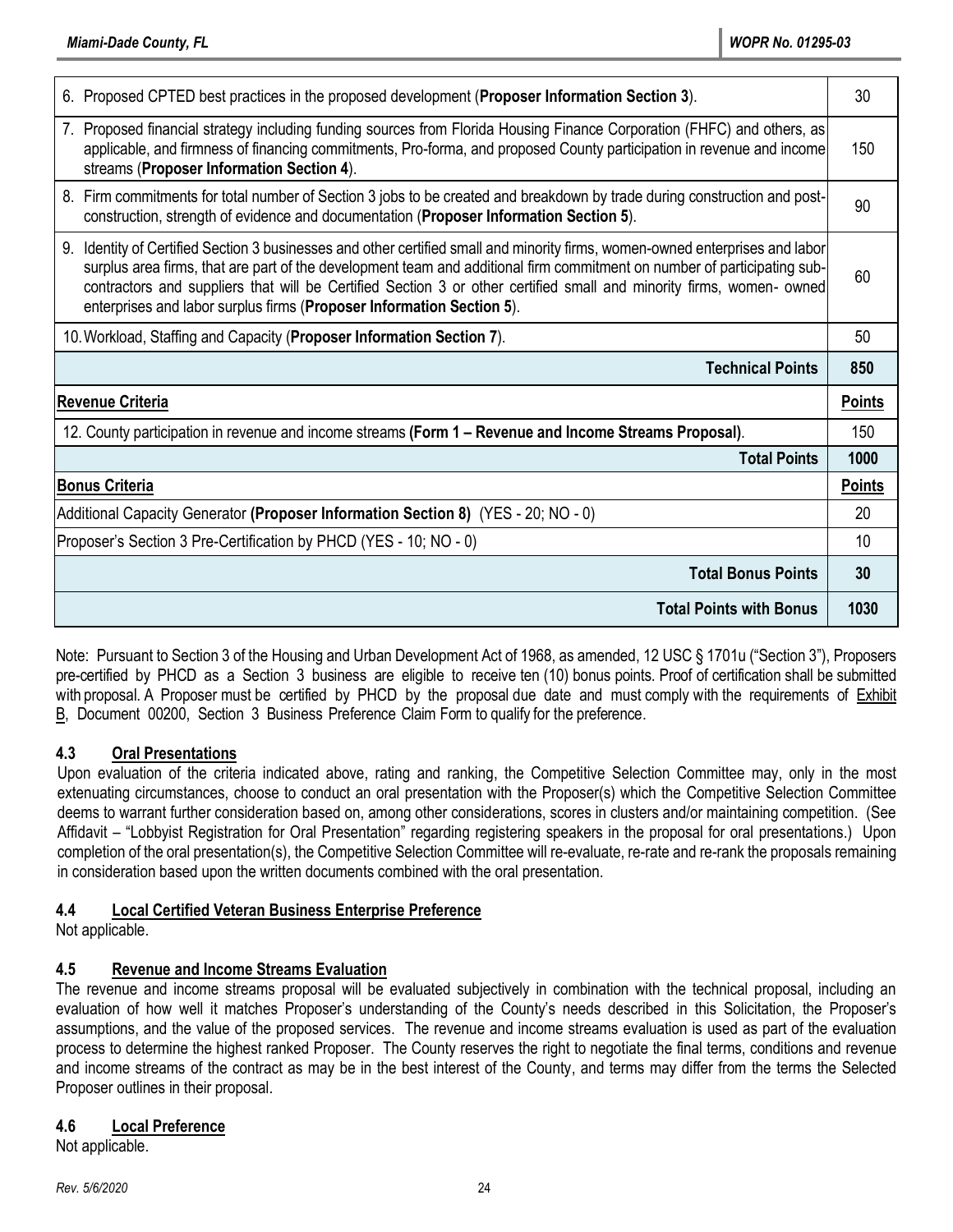# **4.7 Negotiations**

The Competitive Selection Committee will evaluate, score and rank proposals, and submit the results of the evaluation to the County Mayor or designee with its recommendation. The County Mayor or designee will determine with which Proposer(s) the County shall negotiate, if any, taking into consideration the Local Preference Section above. The County Mayor or designee, at their sole discretion, may direct negotiations with the highest ranked Proposer, negotiations with multiple Proposers, and/or may request better offers. In any event the County engages in negotiations with a single or multiple Proposers and/or requests better offers, the discussions may include price and conditions attendant to price.

Notwithstanding the foregoing, if the County and said Proposer(s) cannot reach agreement on a contract, the County reserves the right to terminate negotiations and may, at the County Mayor's or designee's discretion, begin negotiations with the next highest ranked Proposer(s). This process may continue until a contract acceptable to the County has been executed or all proposals are rejected. No Proposer shall have any rights against the County arising from such negotiations or termination thereof.

Any Proposer recommended for negotiations may be required to provide to the County:

- a) A completed Collusion Affidavit, in accordance with section 2-8.1.1 of the Code of Miami-Dade County. (If a Proposer fails to submit the required Collusion Affidavit, said Proposer shall be ineligible for award.).
- b) Its most recent Certified Business Financial Statements as of a date not earlier than the end of the Proposer's preceding official tax accounting period, together with a statement in writing, signed by a duly authorized representative, stating that the present financial condition is materially the same as that shown on the balance sheet and income statement submitted, or with an explanation for a material change in the financial condition. A copy of the most recent business income tax return will be accepted if certified financial statements are unavailable.
- c) Information concerning any prior or pending litigation, either civil or criminal, involving a governmental agency or which may affect the performance of the services to be rendered herein, in which the Proposer, any of its employees or subcontractors is or has been involved within the last three years.
- d) Disclosure of any lawsuits which include allegations of discrimination in the last ten years prior to date of solicitation, the disposition of such lawsuits, or statement that there are NO such lawsuits, in accord with Resolution No[. R-828-19.](http://www.miamidade.gov/govaction/matter.asp?matter=190936&file=true&fileAnalysis=false&yearFolder=Y2019)

### **4.8 Contract Award**

Any proposed contract, resulting from this Solicitation, will be submitted to the County Mayor or designee. All Proposers will be notified in writing of the decision of the County Mayor or designee with respect to contract award. The Contract award, if any, shall be made to the Proposer whose proposal shall be deemed by the County to be in the best interest of the County. Notwithstanding the rights of protest listed below, the County's decision of whether to make the award and to which Proposer shall be final.

### **4.9 Rights of Protest**

A recommendation for contract award or rejection of all proposals may be protested by a Proposer in accordance with the procedures contained in sections 2-8.3 and 2-8.4 of the Code of Miami-Dade County, as amended, and as established in Implementing Order No. 3- 21.

### **4.10 Development Rights**

The Selected Proposers shall not have more than eleven (11) months from the execution of the initial ground lease to obtain financing to make the first phase of the Project financially feasible for development, as determined by PHCD, after which time development rights will automatically expire under this WOPR. The County however, shall have no obligation to provide a new ground lease beyond the initial eleven (11) month ground lease provided to the Selected Proposer. Selected Proposer shall not transfer development rights.

#### **5.0 TERMS AND CONDITIONS**

The terms and conditions summarized below are of special note and will be described in their entirety in the ground lease agreement: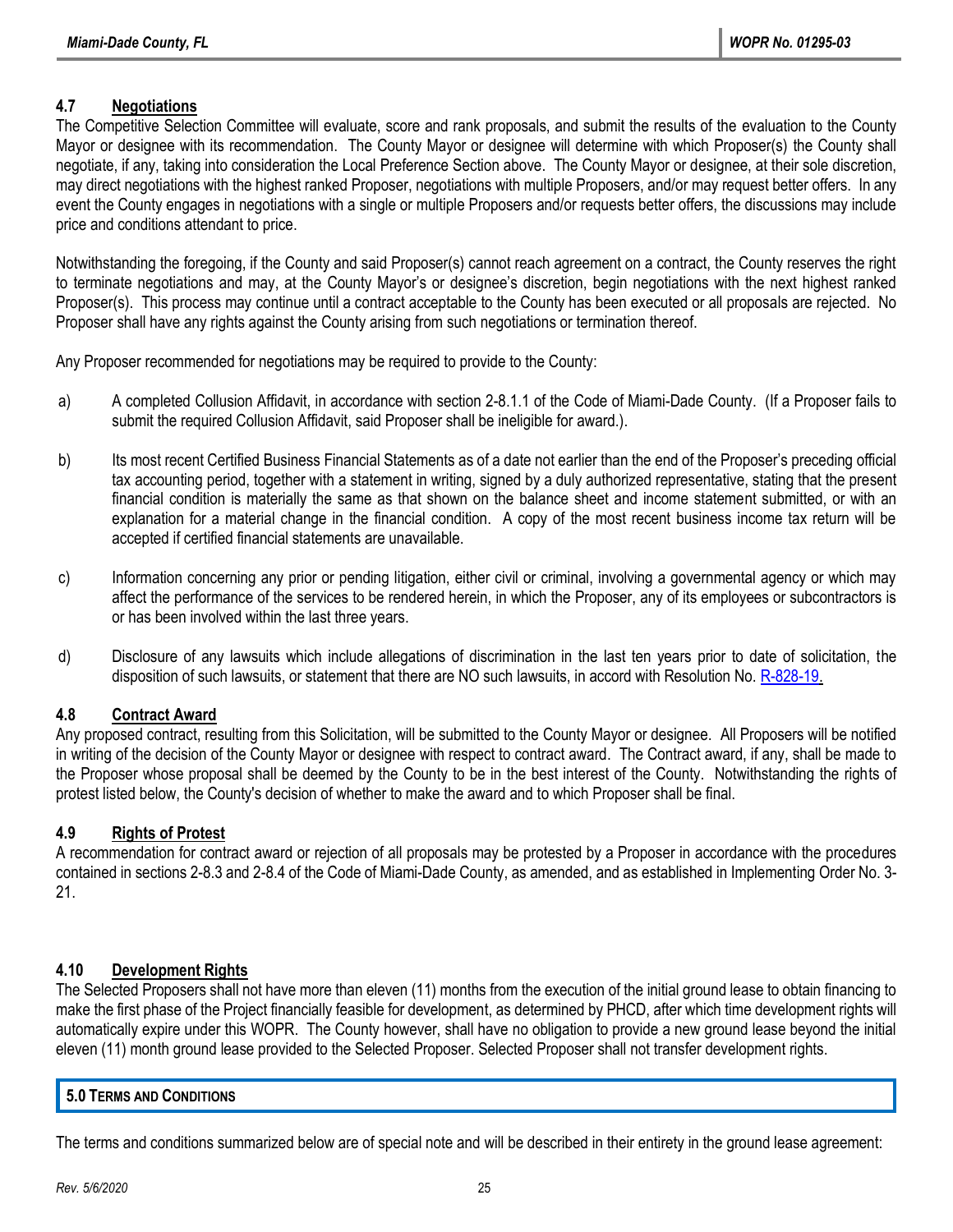### **a) Vendor Registration**

Prior to being recommended for award, the Proposer shall complete a Miami-Dade County Vendor Registration Package. For online vendor registration, visit the Vendor Portal: [http://www.miamidade.gov/procurement/vendor-registration.asp.](http://www.miamidade.gov/procurement/vendor-registration.asp)

#### **b) Indemnification, Insurance, and Bond Requirements**

The Contractor shall indemnify and hold harmless the County and its officers, employees, agents and instrumentalities from any and all liability, losses or damages, including attorneys' fees and costs of defense, which the County or its officers, employees, agents or instrumentalities may incur as a result of claims, demands, suits, causes of actions or proceedings of any kind or nature arising out of, relating to or resulting from the performance of this Agreement by the Selected Proposer or its employees, agents, servants, partners principals or subcontractors.

The Contractor shall furnish to the County, Public Housing and Community Development Department (PHCD), Procurement Division, prior to the commencement of any work under any agreement, Certificates of Insurance which indicate insurance coverage has been obtained that meets the stated requirements (see Exhibit E – Indemnification, Insurance, and Bond Requirements).

#### **c) Inspector General Reviews**

In accordance with section 2-1076 of the Code of Miami-Dade County, the Office of the Inspector General may, on a random basis, perform audits on all County contracts, throughout the duration of said contracts, except as otherwise indicated.

### **6.0 ATTACHMENTS**

The following corresponding Attachments for each Project Site are provided, when available, at this link [Project Sites Attachments:](https://app.box.com/s/xt060nlzp91p5uufdhl6hp0jtchhn8w2)

- Site Plan
- Resident Engagement Process Report
- Boundary Surveys
- Environmental Reports
- **Existing Construction Drawings**
- Occupancy by Units (Rent Rolls)
- Occupancy by Units
- HUD Correspondence (RAD CHAP Letters)

Exhibit C – HUD-5370 General Conditions for Construction Contracts - Public Housing Programs Exhibit D – HUD-5370-C General Conditions for Non-Construction Contracts, Section I Exhibit E – Indemnification, Insurance, and Bond Requirements

### **Proposal Submission Package**:

- Proposer Information Section
- Form 1 Revenue and Income Streams Proposal
- Form 2 RFTE Program Responsible Contractor/Subcontractor Affidavit Form (RFTE 1)
- Web Forms Proposal Submittal Form, Subcontracting Form, Lobbyist Registration Form, & Contractor Due Diligence Affidavit
- Suspension and Debarment Certification Form
- Byrd Anti-Lobbying Amendment Certification Form
- Exhibit A HUD-5369-B, Instructions to Offerors, Non-Construction & HUD-5369-C, Certifications and Representations of offerors, Non-Construction Contract
- Exhibit B Section 3 Requirements for Procurement Contracts, Document 00400 Section 3 Economic Opportunity and Affirmative Marketing Plan, Document 00450 – Contractor/Subcontractor Estimated Project Work Force Breakdown; and Document 0200- Section 3 Business Preference Claim Form (Only if claiming Section 3 preference).